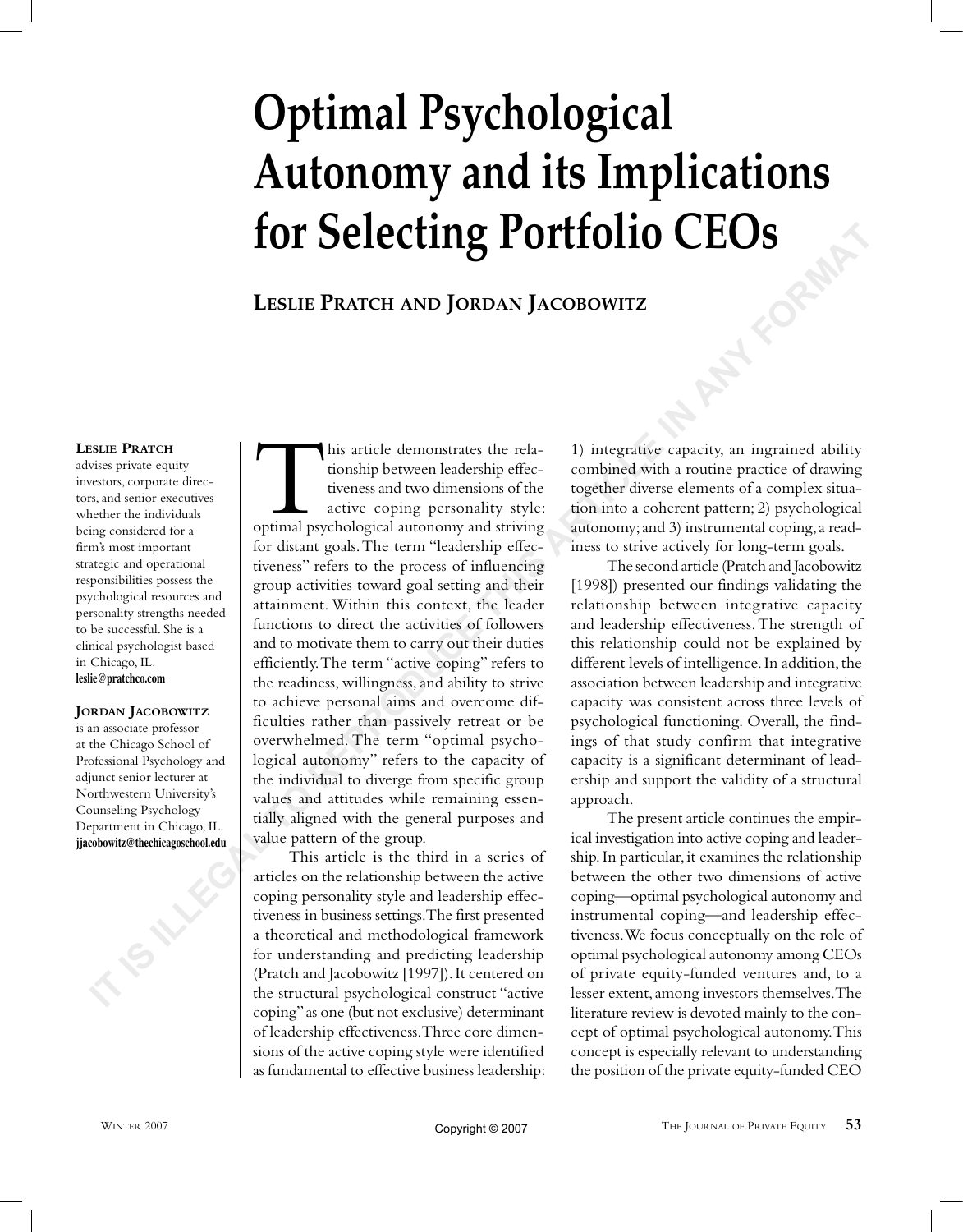for whom optimal psychological autonomy is crucial in resolving the occasional tensions between the demands of running a company and those of satisfying investors' expectations for returns.

Finally, we introduce self-esteem and integrity as a fourth dimension of the active coping model. By integrity, we mean acting in ways that that are consistent with one's values. In resolving conflicts, the CEO must trust his own capacity to arrive at creative solutions, and investors must trust the CEO to carry out the strategic plan in a competent and ethical manner. Self-esteem and integrity play a role, as the CEO who demonstrates optimal psychological autonomy will integrate his ethical standards into his leadership style and practices in a way that respects the values of others. A future article will consider the role of self-esteem and integrity in completing the active coping model.

#### **Introduction**

Private equity investors frequently face the challenge of selecting a CEO to lead a business. These investors set desired fiscal goals and temporal guidelines for their attainment. The selected CEO, in turn, has a dual role: to meet the specified parameters of success that are established through dialogue with the investors while guiding the company's operational growth. The latter requires identifying and attending to the organization's manifold administrative, technological, ideological, and human issues, particularly concerning personnel and clientele. The CEO also has a personal agenda related to what is most beneficial for self and career development. All in all, the CEO is placed in a figurative vise, needing to orchestrate the pressures and expectations emanating from the investors on one hand, and from the organization and its constituencies, on the other, while monitoring his own self interests. When these sets of pressures collide, the CEO must skillfully bring resolution to the clashing sides.

As clinical psychologists practicing with private equity investors and their portfolio executives, we have noted that CEOs who manage these potentially conflicting pressures well maintain an optimal psychological autonomy from investors, organizational constituents, and their own self interests. Optimal psychological autonomy manifests itself as an ability to recognize and respect the aims and feelings of external groups and oneself while maintaining a sense of objectivity and personal agency

that allows for creative, workable resolutions to conflicts. The effective CEO cannot become a "slave" or sole representative of one side, nor become fully independent and rejecting of any side, but instead must function as a participant intermediary who employs lucid reasoning and an unfaltering sense of integrity. Optimal psychological autonomy is a major characteristic of an "active coping personality structure." Such a structure has the capacity to perceive, process, and adaptively react to internal and external pressures while sustaining a positive sense of self and personal integrity.

This article has a two-fold function. One, it discusses and illustrates the importance of selecting CEOs with the optimal psychological autonomy to lead newly acquired portfolio companies in a manner congruent with investors' objectives. Optimal psychological autonomy is an essential part of an active coping style. Two, it presents data from a research study we conducted on leadership. The data from that study supports the role that optimal psychological autonomy, within the context of an active coping style, plays in effective leadership. We begin with two cases that illustrate the nature of optimal psychological autonomy and its implications for the leadership of private equity-funded ventures.

#### **Optimal Psychological Autonomy, Active Coping, and Effective Leadership**

#### **Case Illustrations**

The first CEO, whom we will call Steve, represents one form of suboptimal psychological autonomy, namely being *too autonomous* from the expectations of others by pursuing primarily self-generated goals. Steve was originally hired by private equity investors to replace the founder of a software company. Investors had hoped to ramp the company's revenues significantly and exit in three years. Steve was hired to lead this growth. Over time, however, investors became disgruntled with Steve's leadership as his interpersonal skills proved problematic: he developed poor relationships with members of both his board and management team. Poor relations with management resulted in high turnover, which investors attributed to management's mistrust of Steve as well as his abrasive, accusatory, and demeaning interpersonal style. Moreover, Steve favored a strategic growth plan that would enrich him personally but could result in significantly lower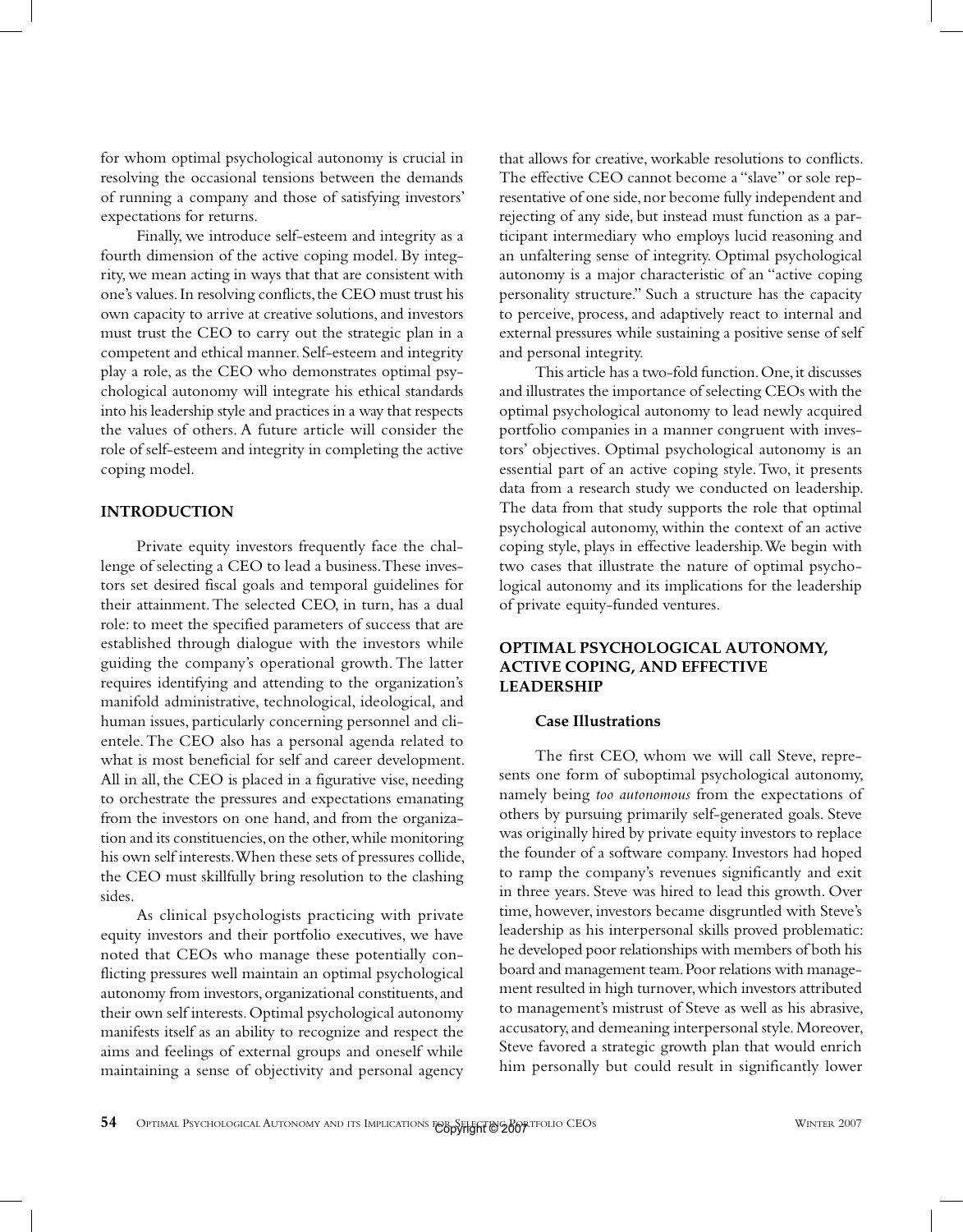returns for investors. Investors believed that Steve ignored their requests to respect their interests.

A psychological assessment of Steve indicated that he possessed the requisite intellectual ability and technical knowledge to succeed in the CEO role. On the surface, based on his interview and self-report data, he appeared decisive, energetic, highly motivated to achieve, and active in his problem solving strategies. A more thorough analysis of his personality structure—via indirect and "projective" techniques (including a story-telling task)—revealed certain major weaknesses, namely, his tendency to be highly critical and intolerant of subordinates as well as unconsciously disappointed and dismissive of those he perceived as authority figures. Unconsciously, he felt tremendous pressure to be perfect, and he displaced this need for perfection onto his subordinates. Their behavior though, never reached perfection, and, instead of castigating himself, he lashed out at them. Moreover, he did not trust authority figures to be able to help him, and he felt a need to "push" ahead and actualize his own agenda independently. This lack of trust of others led to a deficit in his optimal psychological autonomy, as he could not integrate the feelings and desires of others with his own needs in order to be able to forge workable compromises. Instead, he pursued his own agenda, viewing others as weak or misguided.

Steve's inability to blend his and the other stakeholders' interests and motives in an optimal psychologically autonomous manner likely derived from his ambivalent relationship with his father. As a child, Steve, the fourth child born among five siblings, experienced his father as being a distant, demanding, critical, and demeaning disciplinarian. Attempts by Steve to satisfy his father by striving for perfection never resulted in his father's approval. Efforts to rebel by engaging in arguments and confrontations with his father were also ineffective in gaining his father's attention. In addition, Steve felt that his father was jealous and resentful when Steve advanced in his career as an adult.

Psychologically, Steve developed an ingrained reactionary feeling that he must function independently of his father, and later, of all authority figures. Unconsciously, though, he still sought his father's approval and love, and to do so he identified with his father and took on many of his father's traits. For example, he adopted his father's demeanor by becoming a demanding, dissatisfied disciplinarian at work. His subordinates could never satisfy his expectations, much the same way Steve could never satisfy

his father. This tense relationship with his subordinates led to the high turnover rate that concerned investors. Steve's refusal to listen to the investors reflected his mistrust of all authority figures and his need to function and push ahead in accordance with his own desires. Steve's behavior led to a situation where investors were tempted to fire him, much the same way he felt dismissed and rejected by his father.

*When the Chairman insisted on using a bank outside the candidate universe, George resigned, walking away from millions of dollars.* 

The second case represents an individual who demonstrated optimal psychological autonomy throughout his illustrious career. George—not his real name—was one of the first Americans on the senior management team of a successful Japanese corporation, demonstrating his ability to blend personal ambition with sensitivity to others' cultural and business interests. Later, he was a successful CEO of several venture capital-backed firms in the high tech industry. He also evinced an appropriate sense of psychological autonomy, as well as integrity, when he resigned from a company that he had led successfully to the point where it was ready to go public. As CEO of that company, he had worked diligently to line up top investment banks to take the company public. Then, at the 11th hour, the Chairman of the Board decided that the company should use a different investment bank because of his friendship with the key banker at the alternative bank. George refused because he, and the operating team, had established and become committed to a bank selection process. They committed to the candidate banks that the selection would be made using that process. When the Chairman insisted on using a bank outside the candidate universe, George resigned, walking away from millions of dollars. George was fully capable of functioning in an optimally autonomous manner, seeking compromise and harmony in most situations, until he encountered a situation that went beyond his sense of personal integrity, at which time he decided to follow his conscience.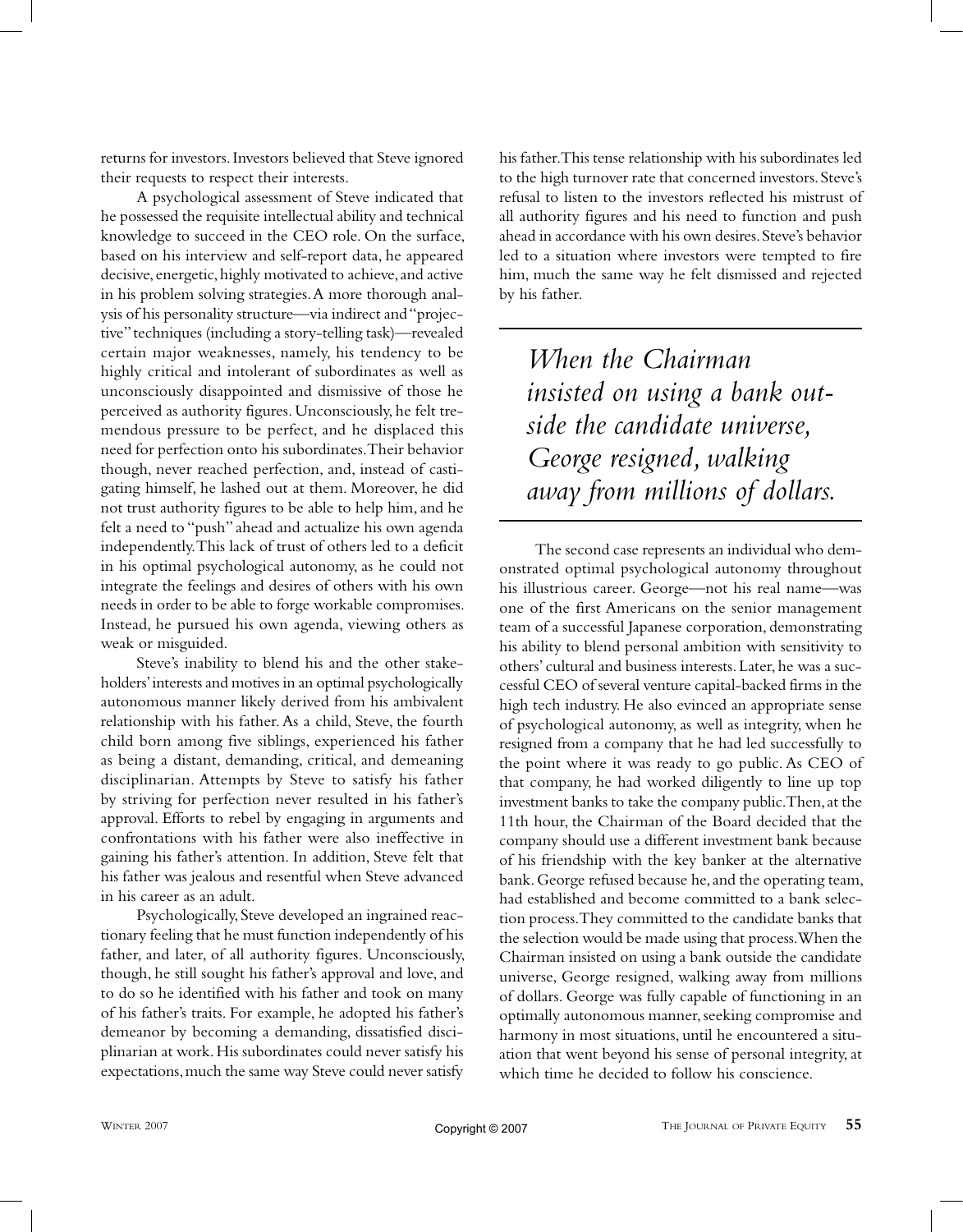George's psychological assessment indicated that he possessed the same level of intellectual ability as Steve. Similar to Steve, George described himself as achievement oriented, assertive, and focused, with a desire to lead others. He wrote that "he always wanted to be looked up to and successful." In contrast to Steve, however, George stressed two other characteristics in his self-depiction. One was a strong desire to care for, and be cared for by others (even those who were not family members). For example, he wrote that "I care a lot about people." The second characteristic related to the saliency of values and a sense of integrity in his motivational priorities. He indicated that "I admire integrity, trust, loyalty," and that, "He feels his future is helping other potential executives to succeed in a high integrity manner." His ability to blend his competitive-achievement oriented needs with concerns for the welfare of others, while maintaining his sense of integrity, also manifested on measures of personality that were indirect or "projective" in nature (such as creating stories to ambiguous pictures). He consistently generated stories of characters that faced the challenges of meeting the expectations and needs of others while pursuing and eventually actualizing their own ambitions, which tended to be embedded in socially useful activities, such as medicine, the arts, and business.

As with Steve, one could trace the roots of George's personality structure to his upbringing. George grew up in a large, intact family with five siblings. He described his father as coming from a "devout Quaker family." In fact, his father was a "conscientious objector." Yet, perhaps ironically, his father married George's mother who came from a family "of military generals." His father was a "visionary and dreamer" who "could care less about the social scene" and "could take an unpleasant situation and see the positives in it, no matter how bad it was." His mother, by contrast, was "driven"; "tough as nails"; "an A plus-plus type of personality"; "one of the toughest business people"; and "a phenomenal artist." Despite the temperamental differences, or maybe because of them, his parents "never fought" and "were the epitome of compromise." They "worked and played together as opposites" and were "devoted to their kids."

It is very likely that George internalized aspects of both his parents, the ambition and feistiness of his mother and the integrity and humanity of his father. Most of all, by observing them, he learned how to compromise, or, more specifically, to blend what were on the surface conflicting tendencies into workable actions. The core

of optimal psychological autonomy is the ability to recognize, respect, and integrate the wishes and views of others while pursuing one's own goals and preserving one's individuality.

### **A Structural Psychological Approach and the Theory of Active Coping**

In the analysis of the cases above, we looked at optimal psychological autonomy as one dimension of an active coping personality structure. In this section, we will elaborate on what we mean by a structural approach in assessing personality, particularly a personality structure characterized by an active coping orientation. In the section following this one, we will hone in on the dimension of active coping that this study addresses, namely optimal psychological autonomy.

A structural approach views personality as a complex organization, having characteristic and relatively stable functional dimensions that interact and respond to changing internal and external circumstances.<sup>1</sup> We have proposed that effective leaders possess personality structures capable of responding to static and changing circumstances in adaptively resourceful ways. This resourcefulness is conceptually linked to the structural psychological construct, active coping, $2$  as rooted in the ideas of David Rapaport [1951]; Carl Rogers [1961], and other "ego" and "self"3 psychologists. Measures of active coping, in turn, have been shown to be predictive of leadership effectiveness.4

Conceptually, active coping is a characteristic of a psychologically healthy personality structure. Individuals who possess such personality structures can tolerate the tension inherent in openly perceiving internal and external events that may be challenging, threatening, or conflict arousing. Moreover, they maintain the ability to formulate and implement strategies to meet or resolve the challenges, conflicts, or threats they encounter. These strategies, which operate consciously and unconsciously, are designed to seek an adaptive balance between external environmental demands, regulations, and constraints, on the one hand, and psychological aspirations, needs, and morals, on the other hand. Active coping is manifested in the propensity to strive to achieve personal aims and overcome difficulties rather than passively retreat or be overwhelmed by frustration, whether the problem originates in the self or in the external environment. The opposite of active coping is passive coping. Whereas active coping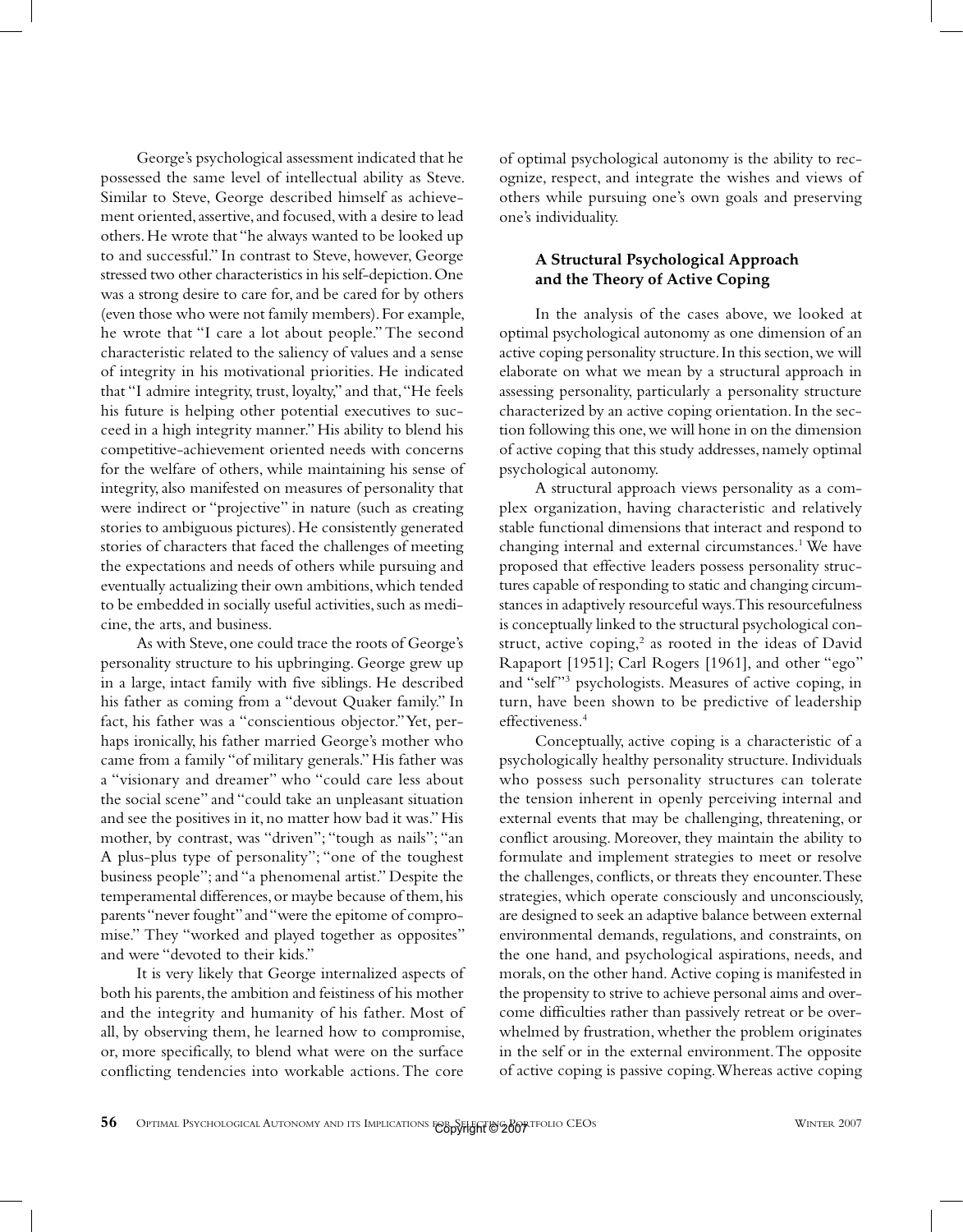seeks to confront and resolve, passive coping is reactive and avoidant. Passive coping is refusing to tolerate the full tension that a situation imposes, for instance, reacting before the facts are fully understood.

Active coping relates to a relatively stable, albeit complex, psychological orientation across time and circumstance. It is not meant to predict situation-specific, consciously decided-on strategies of handling problems.5 Neither is it viewed as a trait in the narrower sense of the word.<sup>6</sup> Cognitive, behavioral, and trait constructs of coping focus on situation-specific dimensions of individual functioning. Within that temporal framework, human behavior is essentially fragmented and reactive to either fixed, methodical and, in many respects, mechanical inner thoughts or dispositions or to externally imposed pressures and reinforcements. In effect, the person has no choice but to respond in a predetermined, circumscribed manner. Such a circumscribed mode of response is characteristic of passive coping, an inclination to submit automatically to internal or external demands.

Active coping, by contrast, implies the potential to transcend these compulsions and to select, consciously and unconsciously from among an array of possible responses, the one that seems most constructive in maintaining the sought-after balance between self, including one's values and beliefs, and environmental demands. In many cases, the response selected is a novel one, created for the unique situation that is encountered. Active coping contributes to healthy personality growth and adaptation by optimizing an individual's response to a specific problem and also by fostering continuing psychological complexity, differentiation, self-confidence, and resourcefulness. Success and failure, if integrated into the personality structure, create an expanded experiential knowledge base that makes possible subsequent coping activity. Active copers feed on experience; they not only store their experiences and their reactions to them, but also synthesize these experiences into their psychological organizations. This integrative activity contributes to the structural complexity of the psychological system, which, in turn, becomes more competent in its capacities to tolerate tension and devise new strategies for adaptation and growth.

Our empirical investigation of active coping, particularly regarding business leadership, has supported the theoretical contention that active coping is dependent on the harmonious interrelationships among four underlying functions. These four functions include:

- 1. Integrative capacity, the ability to absorb in a nondefensive manner new positive and negative information and be aware of any internal positive and negative emotional reactions to that information;
- 2. Optimal psychological autonomy, the ability to resist immediate capitulation to external pressures or internal desires or fears, and instead maintain an objective stance to decide rationally on the best course of response;
- 3. Instrumental coping, the readiness to cognitively construct problem solving strategies and behaviorally implement those strategies in a way that deals adaptively with any impediments that may emerge during the implementation process;
- 4. Self-esteem and integrity, the ability to trust one's judgment and value-orientation, and make decisions that are congruent with those values, so that a positive sense of self is maintained.

This article focuses mainly on the function of "optimal psychological autonomy," and to some extent "instrumental coping."

From a structural psychological perspective, one key to understanding personality is to recognize the existence and dynamics of unconscious psychological phenomena and their relations to more conscious, experiential, and observable psychic phenomena. Assessing only surface aspects of personality has limited relevance for understanding and explaining the functional whole. Rather, underlying structural dimensions must also be assessed. Evaluating the degree of presence of the same conceptual variable across different levels of behavior makes it possible to link operationally different assessment techniques with conceptually different levels of consciousness and ultimately to relate those conceptual levels to their roles in maintaining psychological structures.7

Active coping contributes to leadership as a global competency that makes possible the integration of different aspects of self and experience and facilitates their application over time to successive parts of a changing environment. Although active coping is necessary for effective leadership, other variables are also important and include characteristics of the situation as well as individual variables such as the motivation to achieve, supportive relationships outside the domain of specific achievement, and functional knowledge, skills, and abilities.<sup>8</sup>

As mentioned, a central dimension of active coping that contributes to effective leadership is the capacity to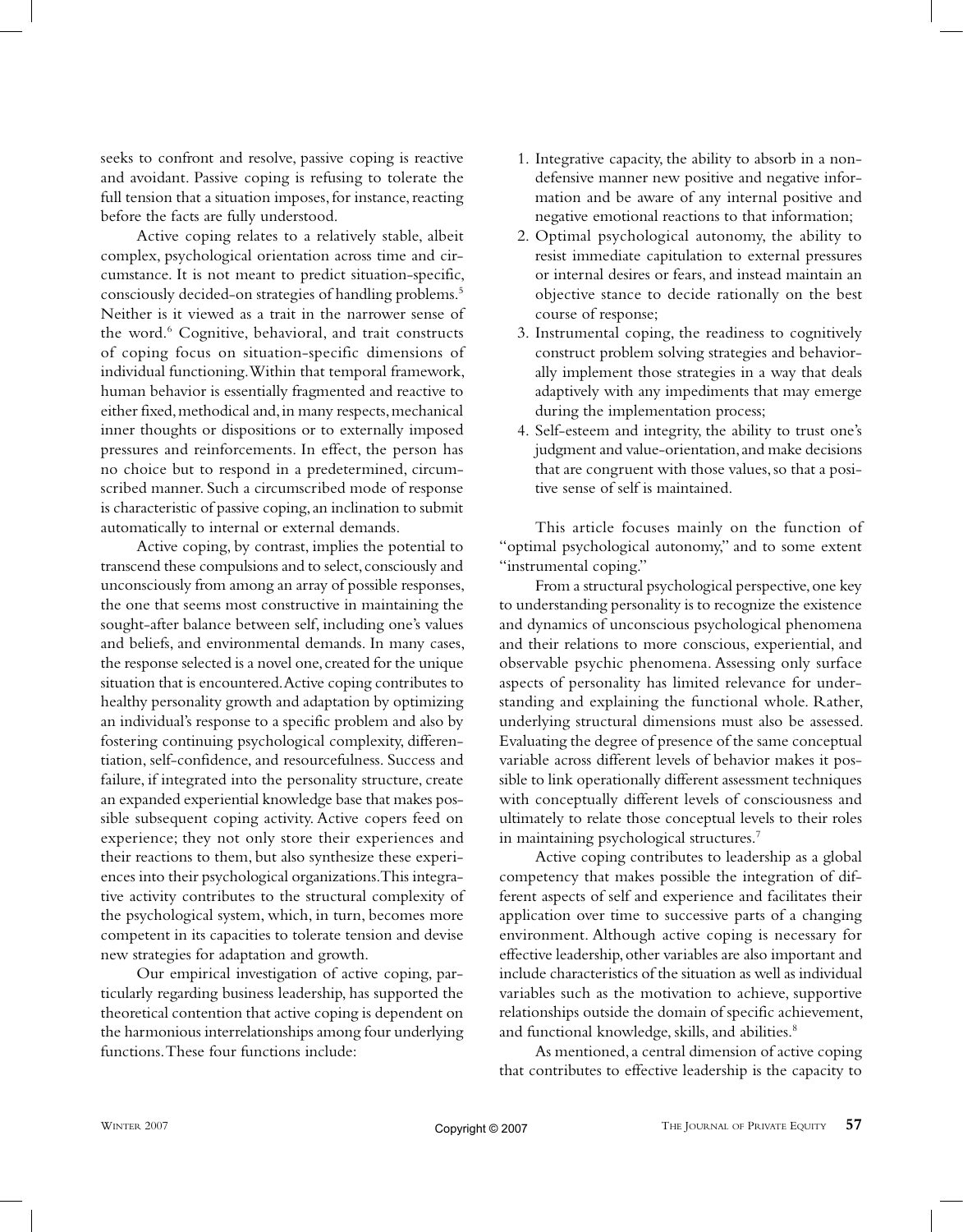maintain optimal psychological autonomy from internal and external demands on the ego (Rapaport [1957]). Such autonomy permits simultaneous awareness of one's values, motives, and internal conflicts, on the one hand, and of pressures and circumstances in the external environment, on the other, without allowing either source of motivation to govern exclusively one's inner reactions and outer behaviors. Instead, these reactions and behaviors can be determined by careful appraisal of the total constellation of self and environment and the selection of reasonable responses to it. Leaders displaying this characteristic of optimal autonomy will be more likely than those who do not to find workable solutions to conflicts arising from discrepancies between their personal aims and those of the groups they lead or with whom they interact.

#### **Effective Leadership**

The term "leadership" is usually used to refer to the process of influencing group activities toward goal setting and attainment. Within this context, the leader functions to direct the activities of followers and motivate them to carry out their duties efficiently. The rules, regulations, and processes of the larger organization or system guide the leader in performing these functions. At times, the group may be confronted with tasks for which no clearly defined goals or procedures exist. The leader and the followers must then define the group's goals and develop procedures for attaining these objectives. Thus, the leader performs the crucial synthetic function of information processing, as well as those functions that direct, control, and energize group activities. Leadership is effective when it influences the actions of followers towards the achievement of the goals of the organization.

One must differentiate the concept of "effectiveness" from that of "success." Effectiveness means that the leader is able to gain the support of others in working towards defined organizational goals. Success refers to the outcome of these efforts (i.e., whether the goals are actually achieved). Success or the achievement of the goals may depend on factors other than leadership and the group's activities. A coach may optimize the performance level of a given group of athletes and select an admirable strategy to play the game without necessarily winning the game. Defeat may stem from encountering other teams with greater talent or experience or unexpected injuries among key athletes. Therefore, success is not an inevitable result of effective leadership.

Even figuring out what success is might not be easy. Another element that differentiates effectiveness from success is that success is often defined differently by different parties. One outcome might be considered successful by one subgroup but unsuccessful by another. Thus, determining whether effective leadership is successful may depend on who is defining success. In the cases presented earlier in the article, we had at least three different viewpoints defining success: the CEOs, the investors, and the management team. Success might have been defined differently by each of these groups.

Finally, one can be an ineffective leader, yet be successful if one happens to be in a situation where the business succeeds without skillful input from the leader. It is possible for a leader to be ineffective, yet be successful. Although leadership is usually a key function of a CEO, it is not always integral to performing effectively as a CEO, and leadership is not synonymous with successfully running a company.

In the following section, we present a brief review of a number of researchers who have studied the role of what we call optimal psychological autonomy, or similar constructs, in situations that call for decision making and effective leadership.

## **Literature Review and Research Questions**

#### **Psychological Autonomy from Group Values and Attitudes**

Janis [1989] observed in small policy-making ingroups under extreme stress that concurrence seeking can become a norm which loyal members uphold to maintain individual self-esteem and collective cohesion. The resulting condition can lead to impaired mental efficiency, reality testing, and moral judgment. In line with this thesis that group pressure can undermine effective leadership, increasing numbers of management scholars have stressed the importance of leadership's vision and their ability to create and inculcate strong values that direct the actions of organizational members.<sup>9</sup> Leaders should not only create a sense of direction; their vision should capture the imagination of followers, inspiring commitment and involvement.10 Leaders displaying these directing and motivating skills have been called transformational or charismatic.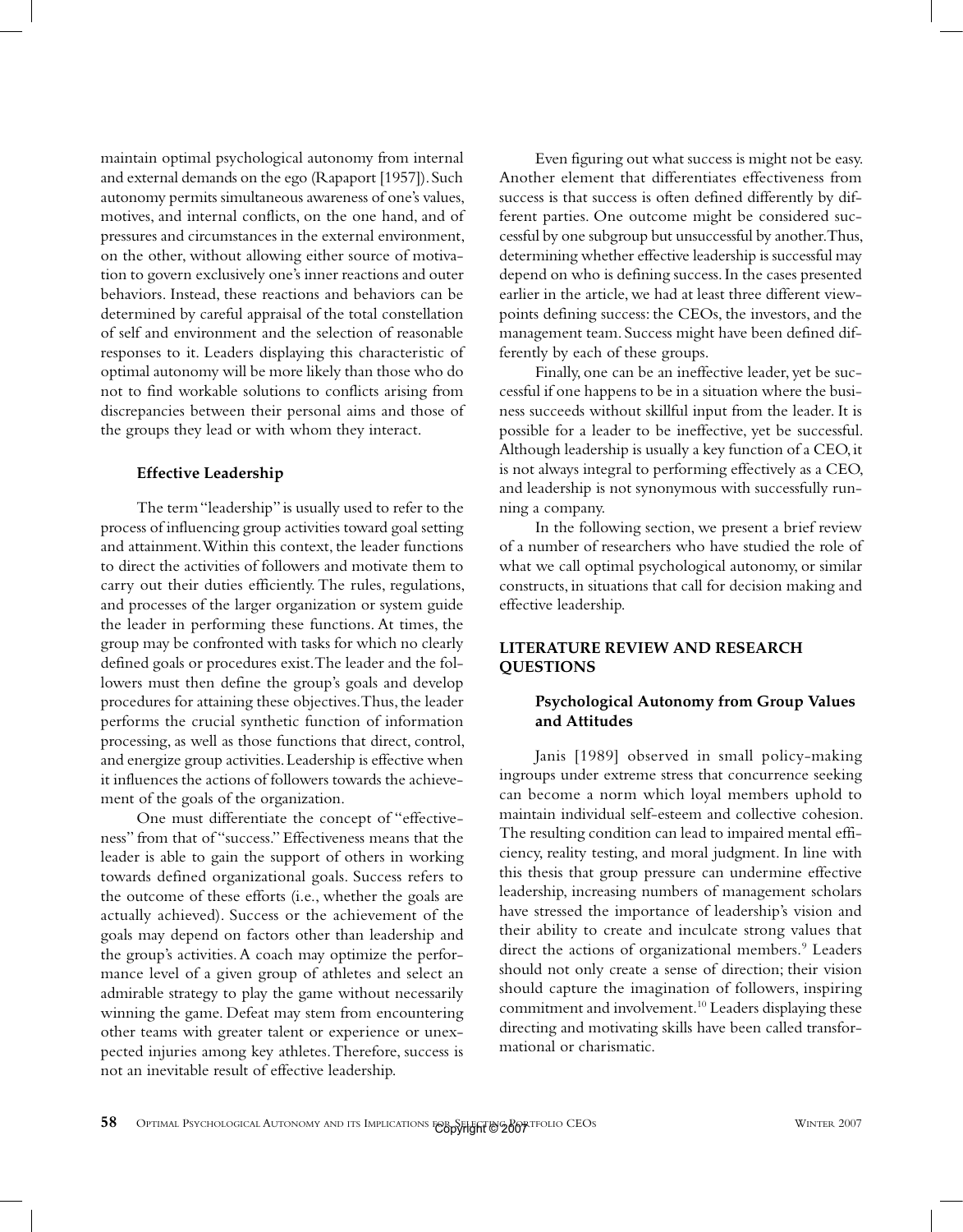Researchers from a variety of theoretical perspectives within psychology have examined the relationship between the personality of the leader and the norms of the group. Despite widely differing theoretical assumptions, these researchers converge in the notion that the leader, though an essential part of the group, is distinct from other group members in adopting and promoting unconventional attitudes, values, and goals. Hollander's [1958] concept of idiosyncrasy credit, for example, refers to the freedom of valued group members to deviate from group norms—that is, to act idiosyncratically. Such credit is earned through competent behaviors that make the leader indispensable to the group. Idiosyncrasy credits allow leaders to introduce innovative ideas and ways of doing things into the group's culture, thus creating adaptability and change. Similarly, studies on behaviors of managers in business organizations showed that charismatic managers displayed "high environmental sensitivity for changing the status quo" and "unconventional and counter-normative behavior."11

Research on leadership traits provides additional evidence for the importance of a leader's ability to formulate and maintain relatively independent values within the context of the group. Traits that have been empirically correlated with leadership effectiveness include defiance of the sentiments of associates, self-reliance, high self-esteem, and introversiveness.12 From a clinical vantage point, Zaleznik differentiated leaders from managers in terms of a "sense of separateness from the environment" and a self-confidence deriving from an "awareness of who they are and the visions that drive them to achieve."(Zaleznik [1977; p. 8]) Similarly, for Zaleznik, creative executives are those who move beyond the accepted body of knowledge of how to do things, to establish innovative programs, ideas, and actions. (Zaleznik [1990; p. 11]) Leadership is, at least partly, a process of social exchange in which effectiveness depends on the capacity to define and maintain relatively independent values. Whereas other group members are relatively more invested in preserving the status quo, the leader capable of dealing with challenges and changes has the internal autonomy to be critical of normative beliefs and established practices. The capacity to diverge from specific group values and attitudes while basically remaining in harmony with the general purposes and value pattern of the group enables the leader to articulate potentials implied in the wider culture on behalf of the group. Indeed, the vision of a leader reflects the integration of personal aims and constructive group goals.

In line with these ideas, we expected that effective leaders as compared to their less effective counterparts would demonstrate a greater readiness to formulate and maintain self-chosen goals. We regard the capacity to formulate and sustain relatively autonomous values and attitudes as a central dimension of active coping, relating primarily to behaviors beyond the level of conscious awareness that help foster healthy adaptation and growth.<sup>13</sup> Specifically, we ask, do effective leaders as compared to less effective leaders show greater tendencies to identify and clearly articulate self-generated goals and maintain devotion to those goals?

#### **Striving for Distant Goals**

The problems inherent in leading a group or organization are often not easy to solve. A willingness to work on interpersonal and impersonal problems of an essentially refractory nature is a useful trait in a leader; what is more, the capacity to delay gratification in pursuit of a vision is arguably a requisite trait. Proper timing and the readiness to act at crucial moments are hallmarks of effective leaders. Both relate to the goal structure of the personality and, in particular, to the capacity to delay gratification in striving for distant goals. We feel that optimal psychological autonomy needs to be combined with this striving for distant goals for leaders to carry out the strategies they generate.

A wide variety of traits associated with effective leadership can be adduced to support this hypothesis. Positive correlations have been found between effective leadership and trustworthiness, conscientiousness, and dependability.14 In a review of the literature on the motivational priorities of leaders, Bass<sup>15</sup> reported that leaders tend to value achievement goals more than other positively valued goals. McClelland [1992] found that managers judged by employees and colleagues as being effective rated achievement, success, and creativity the most, whereas leisure and security were valued the least. These findings suggest that effective leaders and managers tend to put responsibility before self-indulgence.

Achievement motivation, the tendency to strive for long-term goals, is associated with another set of empirically identified leadership traits. An extensive body of research with the Thematic Apperception Test, an instrument that requires respondents to create stories to ambiguous pictures, demonstrated high correlations between achievement motivation and successful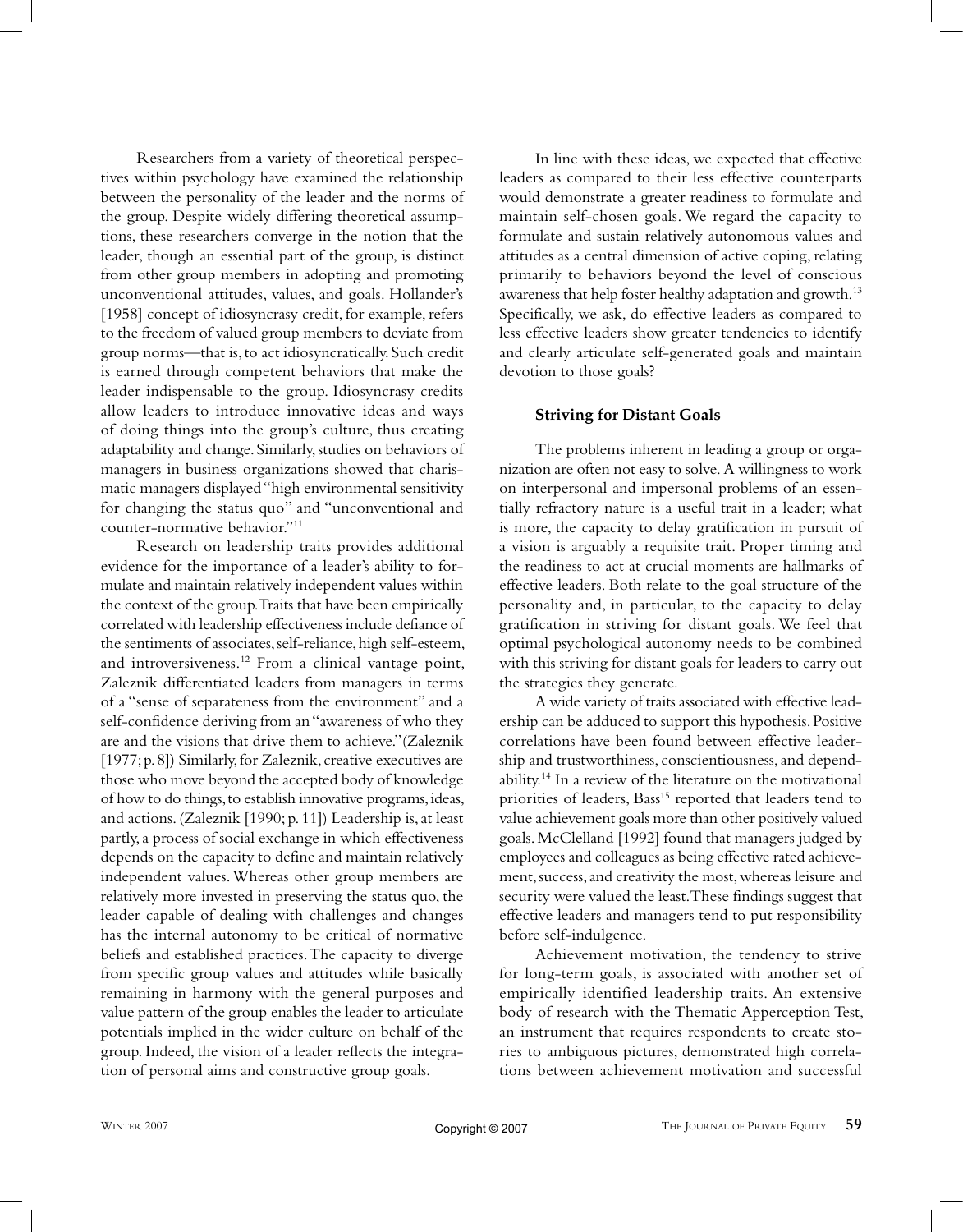leadership. Achievement motivation predicted successful leadership in business settings in both the U.S. and in Europe.16 Several studies on executive leaders showed that successful executives tend to be ambitious and to compete with a standard of excellence.17 In a study of CEOs in 97 firms, high need for achievement on the TAT was correlated with broadly focused, marketing-oriented strategies and proactive and analytical decision making.<sup>18</sup> High achievement motivation was also correlated with the long-term success of managers at  $AT\&T.^{19}$ 

The aforementioned findings can be interpreted to support the hypothesis that individuals who are perceived as effective leaders demonstrate a willingness to delay gratification in striving towards distant goals. This tendency reflects a personality structure associated with the active coping style. This structure provides the individual with the energy to overcome difficulties in business leadership. Such a structure can tolerate the tensions that arise when confronting obstacles to accomplishing group or personal goals and to find new strategies for attaining the sought-after goals. Consequently, we postulated that effective leaders as compared to less effective leaders would show greater tendencies to strive for distant goals.

In the study to be described in the next part of this article, we compared individuals who were rated as more effective leaders to those who were judged as less effective on two structural psychological dimensions related to the active coping style. We expected to observe correlations between measures of leadership effectiveness and the readiness of the leader a) to formulate and maintain optimally autonomous values, and b) to strive for distant goals. As described below, the research was conducted using two independent samples of MBA students at the University of Chicago. These students were selected from among their peers at the business school for participation in a highly sought-after leadership development program. As will be seen, the findings partially supported the hypotheses. In addition, they are illustrative of what we have found working with private equity investors and their portfolio CEOs.

#### **Empirical Study of Optimal Psychological Autonomy, Active Coping, and Leadership Effectiveness**

#### **Method**

*Setting and population***.** Data for this study was taken from a larger study on personality factors influencing smallgroup leadership in MBA students at the University of Chicago's Graduate School of Business. The setting was an intensive, experiential leadership education and development course called LEAD. LEAD was designed to help students take responsibility for their own education by working together in an unstructured task group. Each winter, approximately 50 first-year MBA students were selected to design, plan, and deliver a course on leadership, required of incoming MBA students each fall. The designing and planning phase took place during the spring and summer quarters. In the fall, the students delivered the class they had developed to the incoming students. Because of their role in delivering this class, the participants were known as LEAD facilitators. Participation as a facilitator gave students two tuition-free course credits.

Although faculty supervised and graded the facilitators, the latter functioned as a leaderless task group. The laboratory classroom design was deliberately fluid and undefined to level structural factors that might legitimate the authority of a particular individual or class of individuals. Therefore, every facilitator was a potential leader, and the facilitators are the leaders referred to in the hypotheses.

In 1991, 118 first-year students applied to be facilitators. From this pool of 118, 51 students were selected, by a faculty-student committee, based on an evaluation of applicants' essays and interviews. In particular, the selection committee considered variables related to the applicant's leadership potential, including leadership competency, ability to function as part of a team, ability to inspire trust and to motivate others, listening and time-management skills, and other spring and fall commitments.

In 1993, 118 first-year MBA students applied to be facilitators, and 48 were selected by a committee composed of faculty and the current year's facilitators. Selections were made on the basis of the same criteria used in 1991.

During the spring of 1991, the entire group of 51 met three times each week, for three hours each meeting, to develop and plan the fall class. They also met in smaller committees throughout the spring and summer. During the fall, they broke into teams of four to deliver the class they had developed to groups of approximately 50 students. The entire group of facilitators also met once a week during the fall to coordinate their activities. This schedule was also followed by the 48 students in 1993.

Regulations regarding the performance of standard duties and routine activities in LEAD were minimal.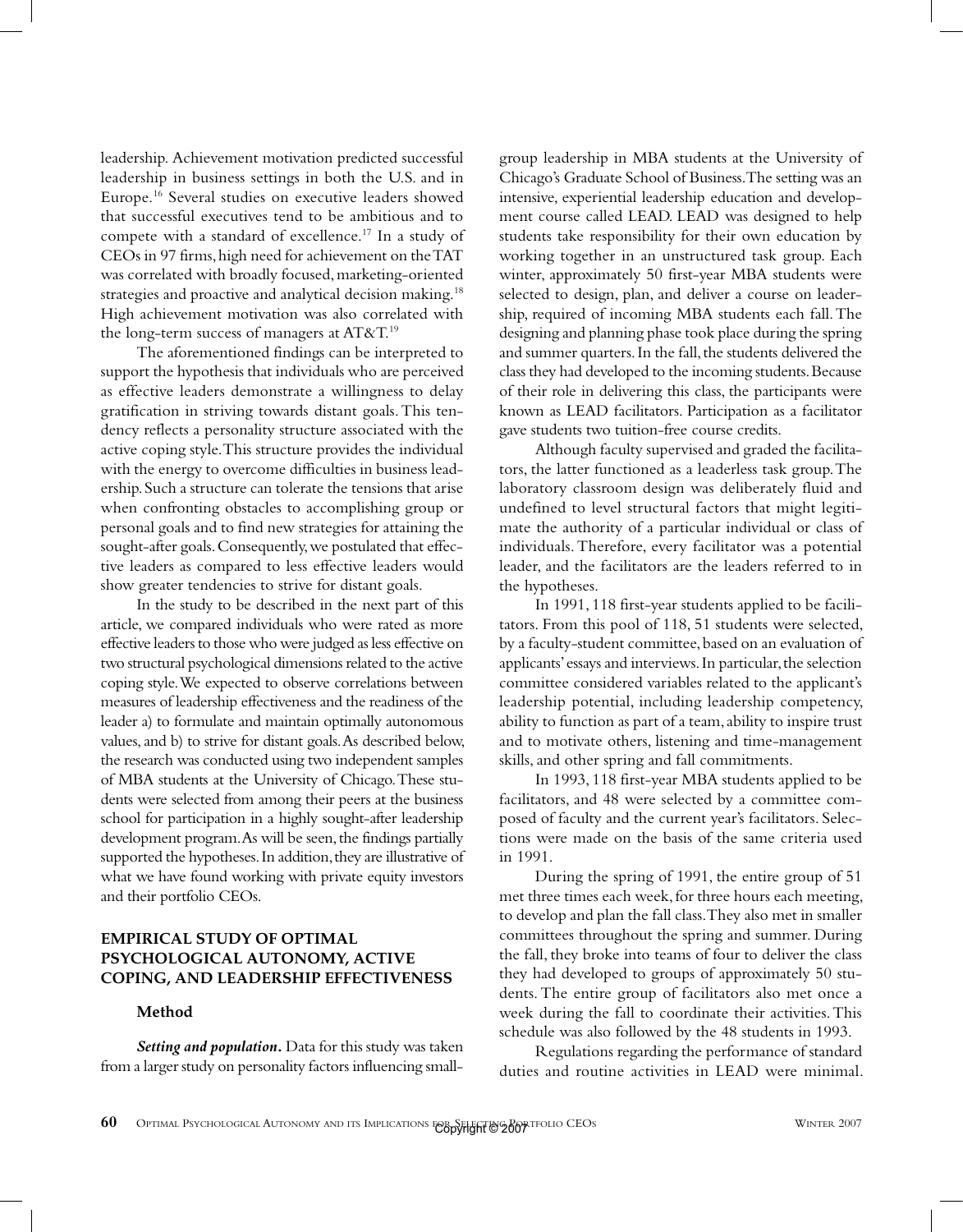There were virtually no predefined roles or procedures. Facilitators had to find their own means of gathering and distributing information to one another as well as procedures for decision-making, planning, and problem solving. Each week, a different subgroup of four facilitators had the formal responsibility to move the overall group toward its goal. The aim of the group, however, was itself vague. The facilitators were asked only to design and implement an innovative and successful class on leadership.

Due to the ambiguity and fluidity of role relationships and responsibilities in the program, an opportunity was created for leaders to emerge across a variety of different task-group situations. Students who were perceived to be the most effective leaders by the other group members would also be those who emerged as leaders in terms of informal prestige in the group. Because the emergence or success of a leader frequently hinges on the perceptions of his or her effectiveness by peers and supervisors, LEAD provided an ideal setting for the empirical examination of the relationship between personality and the evaluation of small task group leadership.

*Participant characteristics*. The criterion for participating in the 1991 study was that the student had applied to be a facilitator. Participation was voluntary in return for individual feedback on the psychological tests and their relevance to the individual's leadership after the data were collected. Of the 51 facilitators in 1991, two refused to participate in the study. One protocol was corrupted by a virus. Therefore, the final number of LEAD facilitators in the study was 48. This group is referred to as the LEAD group. The 67 students who had applied to be facilitators but were not selected were asked to serve as members of a comparison sample. Because several of the rejected applicants subsequently opted to pursue studies abroad, only 23 of them could participate. This group is referred to as the comparison group. The LEAD and the comparison groups were similar with respect to age, gender, marital status, ethnicity, and country of origin. Participants came from all parts of the U.S. and the world.

The 1991 LEAD sample included 13 women and 35 men. This gender ratio reflected the actual composition of that year's GSB class. The mean (M), or arithmetic average, age of the participants was 27 years, and the standard deviation (SD), a measure of variability that indicates the average distance from the mean across all individuals measured, was 2.98. The full range of ages spanned 22 to 40 years old. (When the participants were divided by gender, it was found that the mean for females was 26.75 years

and the standard deviation was 4.33; for males, the mean was 27 years, and the standard deviation, 2.43. Therefore, although there was no significant difference in age between the female and male groups, the women showed more variation in age than the males.) Eighty-seven percent of the students were White, 6% were Asian, 4% were African American, and 2% were from India. Eighty-five percent of the students were U.S. citizens, 9% were from Western Europe, 4% were from Japan, and 2% were from India. Twenty-eight percent of the students were married. The comparison sample included seven women and 16 men. The mean age was  $26.9$  years (range  $= 23 - 33$  years). Eightyseven percent were white, 9% were Japanese, and one participant was Indian. Eighty-three percent were U.S. citizens; the remaining were citizens of South America, India, and Western Europe. Seventeen percent were married.

The criterion for taking part in the 1993 study was that the individual had to have been a 1993 facilitator. The participants included 17 women (mean age  $=$ 26.7 years,  $SD = 3.2$  years) and 31 men (mean age = 26.4 years,  $SD = 1.8$  years). Their overall mean age was 26.7 years (SD = 2.4 years, range =  $23-37$  years). Eighty-eight percent of the students were White, 4% were Indian, 4% were Greek, and 1% were African American. Eighty-nine percent were United States' citizens; the remainder were citizens of Canada, Greece, or India. Seven percent were married; one woman was married.

*Assessment strategy***.** In 1957, Timothy Leary developed a model to assess personality that forms the basis for the assessment strategy used in this study. Leary proposed that personality dynamics could be understood in terms of the relations among different levels of personality. He identified five levels of personality, characterized in terms of the degree of conscious control over personality strivings and functioning. The levels ranged from overt, consciously controlled behavior, to covert, ever-decreasing levels of conscious control. To define the levels in terms of operational behaviors, Leary drew from interpersonal theories that viewed responses to psychological assessment instruments as statements that the individual wants to make about himself or herself and suggested that a battery of assessment instruments that ranged from objective to projective be used to assess individuals on the same conceptual variable on each of these levels of communication about the self.20

Leary [1957] related consistency and variability of behavior to the degree of congruence among different levels of personality. Inter-level incongruence or discrepancies between levels is a state of intrapsychic conflict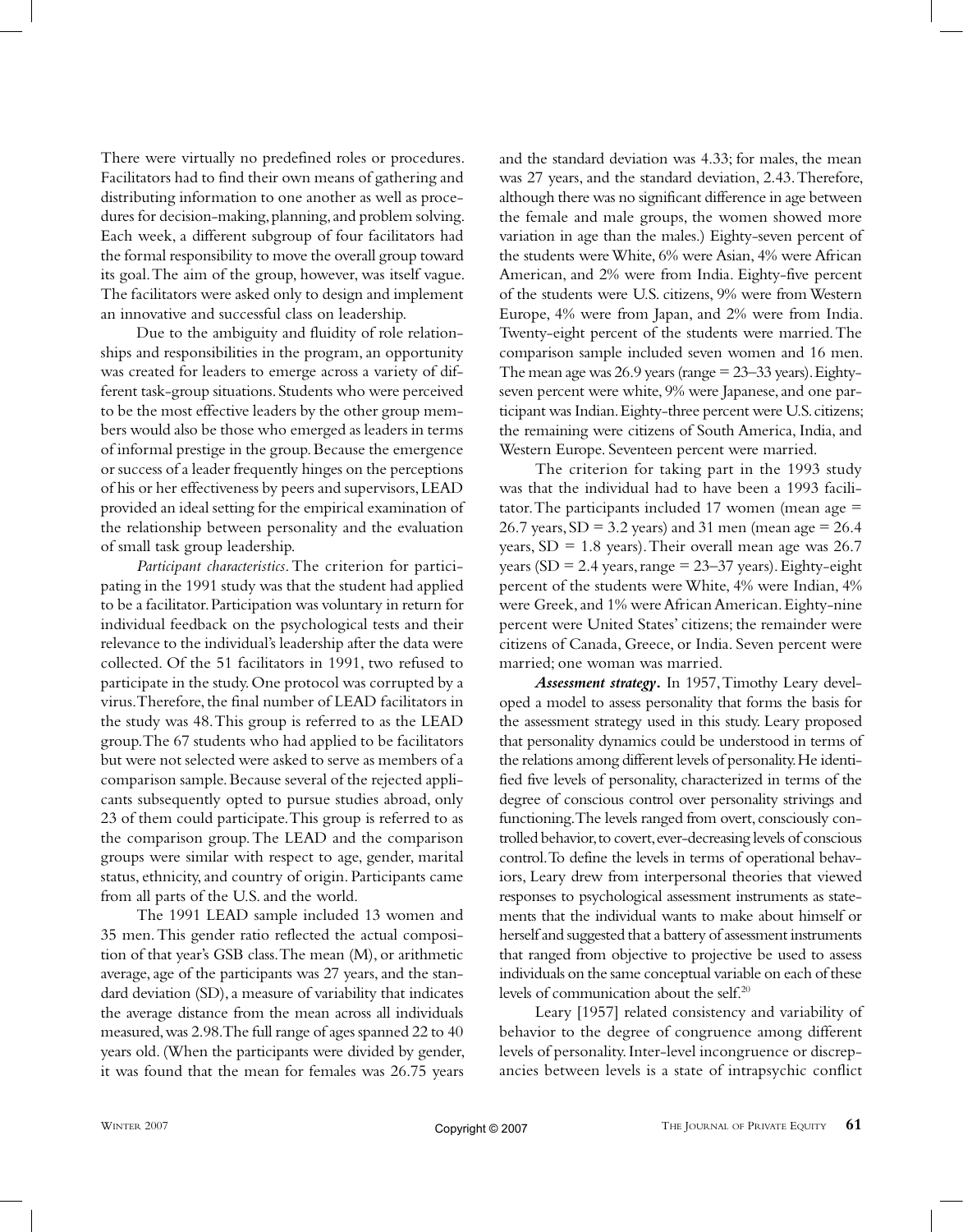or personality disequilibrium and as such is inherently unstable. Leary assumed that, other things being equal, a personality system in conflict will strive to reduce conflict or achieve balance by changing peripheral behaviors in the direction of inner strivings. In this way, unconscious strivings beyond the range of conscious control could influence conscious feeling, cognitions, and actions.

Our assessment strategy included Leary's second and third levels and also an intermediate level. Leary's second level, the "level of conscious communication," referred to how a person viewed his or her own behavior. It was assessed by interview statements and self-report measures. The third level, the "level of private perception," referred to the way the person wanted to be or imagined him- or herself to be. It was closer to the person's drives than the more peripheral levels and was assessed using the Thematic Apperception Test (Murray [1938]). This level may be characterized as the "level of unconscious communication" because, in responding to projective techniques, subjects know they are saying something about themselves but do not know how their statements will be interpreted. Finally, an intermediate level of communication about the self, a level of semiconsciously controlled communication, may be assessed using a semi-projective technique such as a sentence completion test. Personality structure can then be characterized in terms of discrepancies in manifestations of active coping. Differences in the patterning of discrepancies reflect differences in personality structure. Individuals generally are characterized by discrepancies in manifestations of active coping, within or among levels. In theory, the greater the inter-level consistency of a variable, the more stable is the manifestation of behaviors related to that variable.

Self-report, semi-projective, and projective techniques provided measures of psychological autonomy and striving for distant goals on three different levels of psychological experience. The levels included the level of consciously controlled communication about the self, the level of semiconsciously controlled communication about the self, and the level of communication beyond conscious control.

*Personality variables***.** Three psychological assessment instruments provided measures of behaviors related to the research questions. These instruments correspond to the three levels of communication about the "self described" in the preceding section. The Ways of Coping Questionnaire  $(WCQ)^{21}$  is a self-report instrument designed to assess situation-specific cognitions and

actions. The respondent is instructed to focus on a particular episode during the past week that was experienced as either taxing or stressful and to respond to each of 150 items on a four-point scale indicating the frequency with which a particular coping strategy was used  $(0 =$  does not apply or not used,  $3 =$  used a great deal). Each item loads onto one of eight empirically derived scales. Reliabilities for the scales (that is, the extent to which one can rely that the measurement is consistent across similar items and across times for the same respondents) have been found to be higher than those reported for most other measures of coping. Evidence of construct validity (meaning the extent to which the scores predict or are associated with behaviors that presumably reflect coping tendencies) appears in the fact that research findings are consistent with the authors' definition of coping as a situation-specific process, involving both problem-focused and emotion-focused strategies. Studies establishing the reliability and validity of the WCQ for research purposes are reviewed in the manual. Completed tests are sent to the publishers to be scored by computer.

*Personality structure can . . . be characterized in terms of discrepancies in manifestations of active coping.* 

Two WCQ scales were selected to assess behaviors reflecting optimal psychological autonomy and striving for distant goals at the level of consciously controlled communication about the self: Seeking Social Support and Planful Problem Solving. Seeking Social Support describes efforts to seek informational support, tangible support, and emotional support. A high score on this scale was considered indicative of dependency and was negatively weighted as a measure of optimal psychological autonomy. Planful Problem Solving relates to striving for distant goals. In particular, it describes deliberate problemfocused efforts to alter the situation, coupled with an analytic approach to solving the problem.

The Shanan Sentence Completion Technique (SSCT) was designed to assess active coping as a structural psychological characteristic (Shanan [1973]). It focuses on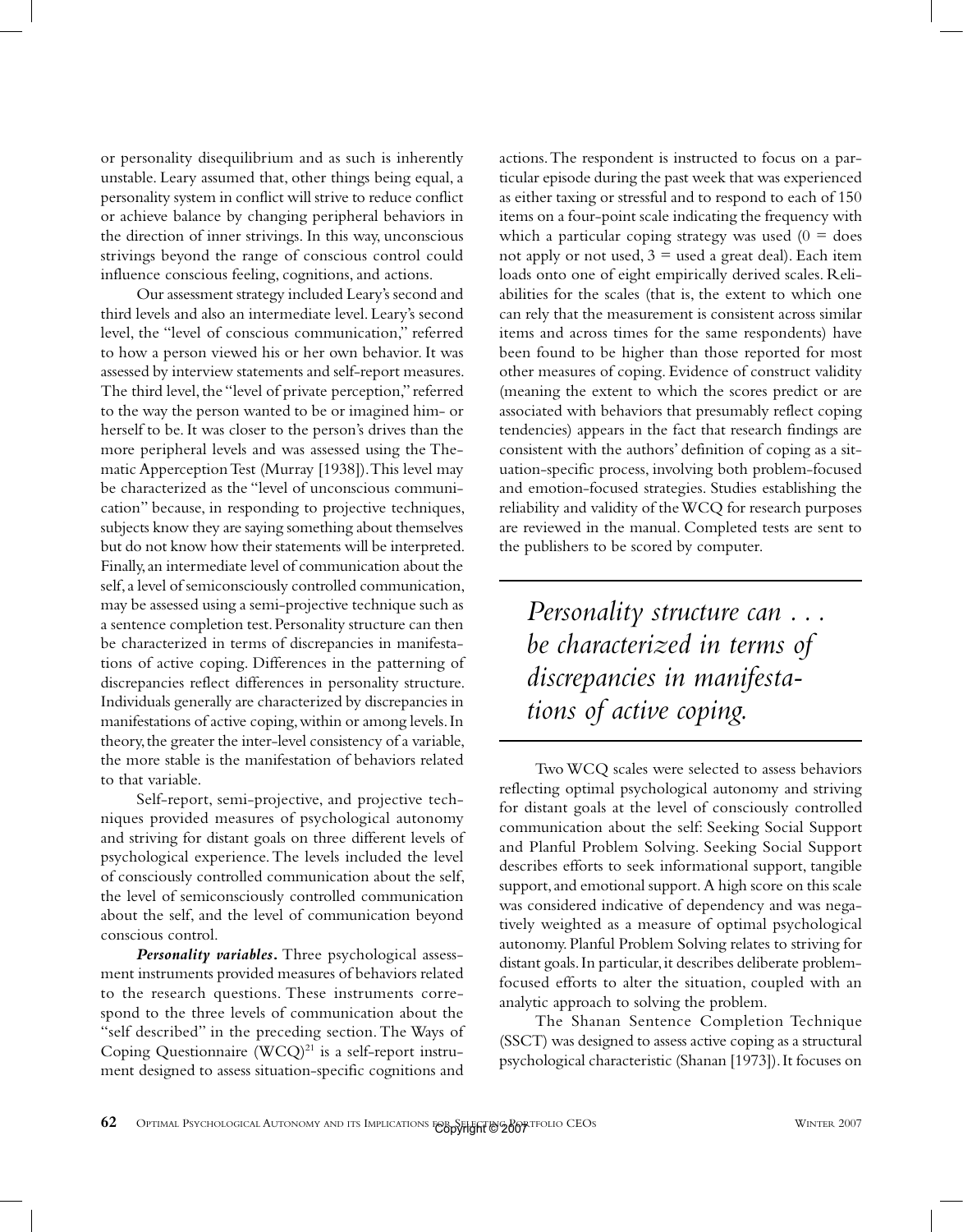mental health rather than psychopathology, examining the capacity to adapt and grow. Specifically, it looks at the readiness to respond adaptively to situations perceived as novel or stressful. The test itself is a stressful situation: one must make a decision about what to say and commit to make a response. Although one knows one is revealing something about the self, one does not know the exact meaning of that response to the assessor. Therefore, the SSCT assesses coping behaviors that are only semiconsciously controlled.

The SSCT consists of 40 sentence stems, 10 stems comprising one of four categories. Items in the first two categories elicit responses indicative of the extent to which the respondent is open to experience and able to clearly articulate aims (Category 1) (e.g., "What he liked most \_\_\_\_") and sources of frustration and difficulty (Category 2) (e.g., "Nothing was more frustrating than \_\_\_\_") in terms of persons, things, and events in the external environment. Items in the last two categories examine the respondent's tendency to overcome obstacles and continue to strive to achieve aims in a constructive and effective manner (Category 3) (e.g., "When nobody helped him, he \_\_\_\_") while maintaining positive selfesteem and a gratifying sense of achievement (Category 4) (e.g., "He often thinks he is \_\_\_\_"). Scoring requires evaluating each response as positive or negative, that is, as signifying active or passive coping. High scores are theoretically indicative of the capacity to respond adaptively to stress and to grow. Low scores are indicative of excessive reactivity to or dependence on internal impulses or drives and the environment.

The SSCT has been used in Israel and the U.S. during the past 40 years for a variety of research and applied tasks including the selection of medical school students<sup>22</sup> and research on adult development.<sup>23</sup> Predictive and construct validity have been demonstrated in a variety of settings including medical school, work, adjustment to a new culture, and maintaining mental health under taxing conditions (Shanan [1990]). Evidence of predictive validity appears in the sense that respondents have adapted to stress according to their own idiosyncratic styles of coping and the findings of our own research showing that measures of active coping predicted leadership in the same laboratory setting in which the present study took place.24 Further measurement information is reported by Shanan [1990].

The SSCTs in this study were scored by the first author. The second author scored 40 tests selected at random from the entire sample without discussing scores with the first author. Both scorers were blind to the identity of the respondent (i.e., with regard to name, gender, marital status, and LEAD or comparison group affiliation). Interrater agreement for the SSCT categories reported in this study was 0.95, which is extremely high for scoring projective measures.

Answers elicited by items in the first item category (Category 1) reflect the extent to which the respondent manifests the tendency to identify, openly and clearly, personal aims and goals. Responses in Category 1 are scored as positive or negative, according to whether they are focused internally or externally and in terms of whether they are articulated clearly. Another category of responses (Category 3) assesses the respondent's readiness to surmount difficulties and to achieve personal aims autonomously, constructively, and successfully. Category 3 is scored as positive for adaptive, outwardly focused, and autonomous coping responses. The Final Score reflects adjustments for defensive behaviors and for signs of pathology. High scores are indicative of the respondent's global ability to respond adaptively to stress and to grow; low scores signify excessive reactivity to or dependence on internal impulses or drives and the environment.

Category 1 relates to the ability to articulate selfchosen goals. It reflects some ability to maintain the autonomy of one's beliefs even in situations that press in another direction. As such, it was used as a measure of optimal psychological autonomy.

Category 3 was used to examine the hypothesis that striving for distant goals will be related to effective leadership.

The Final Score reflects the full impact of both optimal psychological autonomy and striving for distant goals and, therefore, was used as a measure of the relationship between overall active coping and effective leadership.

The Thematic Apperception Test (TAT) is a projective technique (Murray [1938]). It was used to assess behaviors at the level of communication beyond conscious control. Participants were asked to make up stories to five pictures: Cards 1, 2, 8 BM, 13 MF, and 17 BM. These pictures have proven adequate for research with adults in the assessment of coping and motivation at the level of imaginative thought.25 Participants' stories were evaluated on two scales designed to assess individuation (an essential component of optimal autonomy) and the achievement motive (related to striving for distant goals).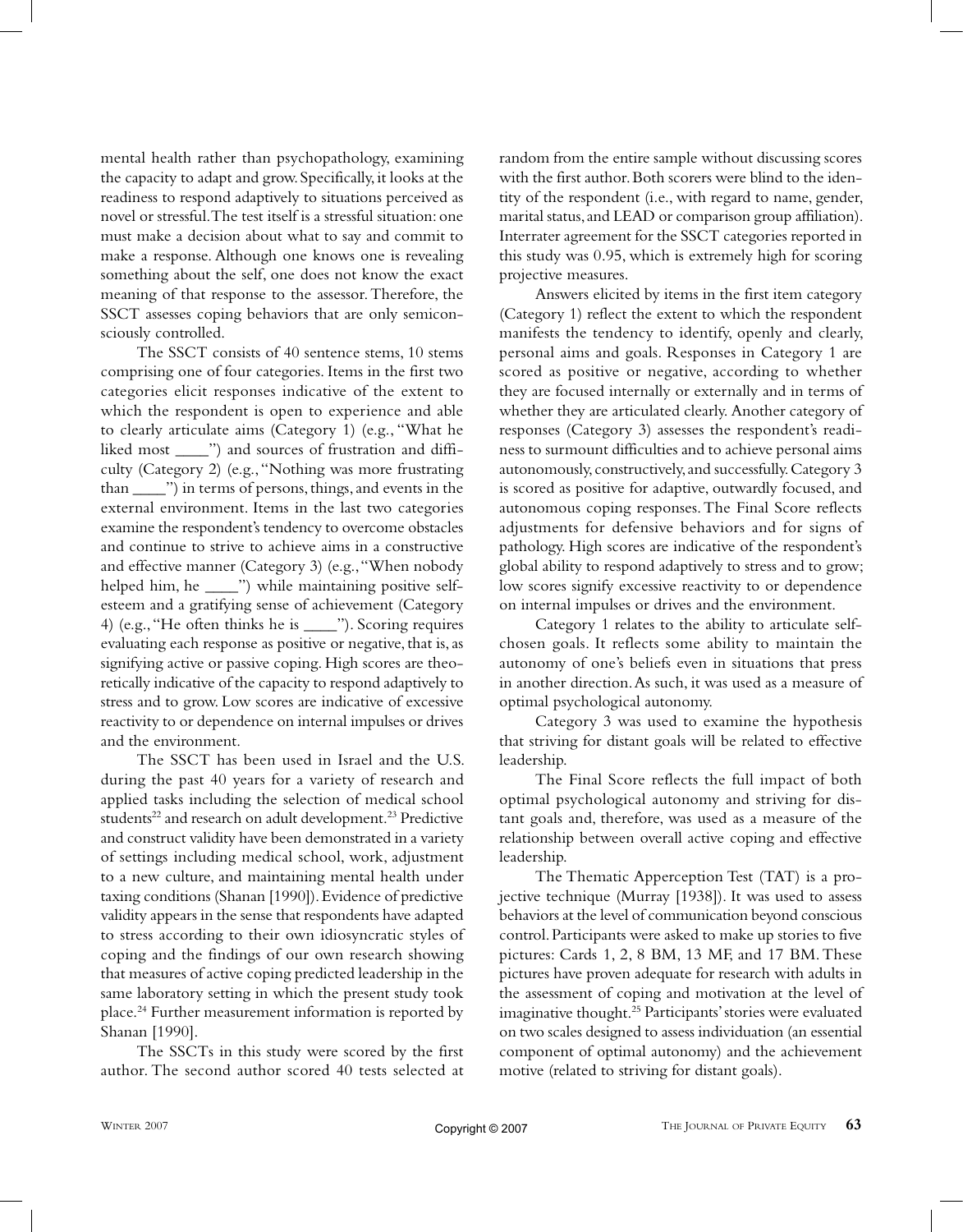director of LEAD, based on his understanding of leadership as a complex, multidimensional construct. Given this view, variability in the correlations among the scales was

The five TAT stories were scored for need Achievement, according to the guidelines defined by McClelland

*Dependent variables***.** In 1991, the 48 facilitators and the three faculty members who supervised them rated each facilitator for his or her performance during the program on three 5-point Likert-type scales, ranging from 1 (low) to 5 (high). That is, each facilitator received 47 ratings from fellow facilitators and three ratings from faculty. The scales included 1) contributing to the achievement of an identified task, 2) motivating others to work together toward accomplishment of a task, and 3) not causing resistance in others that slows the accomplishment of the task. The use of this set of scales was mandated by the

[1992].

Scoring criteria for the TAT measures are reported below. The stories were scored by the first author and an assistant, following standard interrater reliability procedures. Neither scorer was aware of the scores the other had assigned. Interrater agreement for the scales listed below was computed for the entire sample and was 0.9.26

A Separation-Individuation scale was made to assess "formulating and maintaining optimal autonomy from group values and attitudes" in stories to Card 2 of the TAT. This card was selected for its stimulus property of eliciting stories about autonomy versus dependence in family relationships. Murray [1938] described Card 2 as a country scene: "In the foreground is a young woman with books in her hand; in the background, a man is working in the fields and an older woman is looking on." Maintaining Optimum Autonomy was defined as the capacity to depart from a particular subset of group values without necessarily abandoning the general pattern of group values and attitudes. The individual is essentially integrated in society but, beyond that, is free to choose his or her own values, however unpopular. Scoring involves determining the extent of integration in and differentiation from the group. The stories were scored on a six-point Likert scale for extent of unambivalent separation and individuation along a self-actualizing axis. The scale is a continuum from inclusion in the group (1) to separation and individuation (6). Themes of separation and individuation expressed in an individual's associative thought content in response to this picture are evidence of differentiation, and thus, of autonomy from group values and attitudes. The detailed scoring criteria are provided in detail elsewhere.<sup>27</sup>

expected.<sup>28</sup> In fact, the intercorrelations were  $0.8$  (1, 2), 0.4 (2, 3), and 0.2 (1, 3). Because the correlations between each of the scales and the predictor variables were in the same direction and within a reasonable magnitude, the scales were combined to form a single measure of leadership. The standard deviations for each facilitator on this measure ranged from 0.2 to 1.2. The small standard deviations indicated high interrater agreement, justifying the use of the average student and average faculty ratings to form two summary measures of leadership. These were created by rank ordering the scores on each scale for the subjects and adding the average rank-ordered scores on the scales according to the respective faculty and student ratings. This procedure yielded two aggregate measures of leadership: an average faculty and an average student rating. The correlation between the average faculty and average student ratings was 0.78. The high correlation between the two measures justified combining the measures to create a final composite measure of leadership, which consisted of the average faculty plus two times the average student rating. The average student rating was weighted twice as much as the average faculty rating in this procedure because of the greater reliability of the former. The average student rating was viewed as more reliable because it had a lower standard deviation, thus indicating greater interrater agreement, and because it was based on the perceptions of 48 facilitators, whereas there were ratings from only three faculty members, making the average student rating the statistically more reliable measure. The final measure yielded a potential range of 5 to 45 and an actual range of 24.1 to 38.3 (M = 30.5,  $SD = 3.5$ ).

In 1993, a similar procedure was used. The facilitators were asked to evaluate every other facilitator's leadership behavior during LEAD. The evaluations were made at the end of the program but before grades were distributed. Because there were 48 facilitators, the ratings yielded 47 sets of scores for each participant. Two scales were combined to provide an aggregate measure of leadership effectiveness: Leadership Competence and Overall Leadership Effectiveness. The Leadership Competence scale had the following ratings:  $1 =$  incompetent (has failed on many occasions to perform satisfactorily);  $2 =$  doubtful;  $3 =$  adequate but not outstanding;  $4 =$  very competent; and  $5 =$  extremely competent (could always be counted on to do a superior job). The Overall Leadership Effectiveness scale had ratings ranging from 1 (very poor) to 7 (outstandingly effective). The facilitators were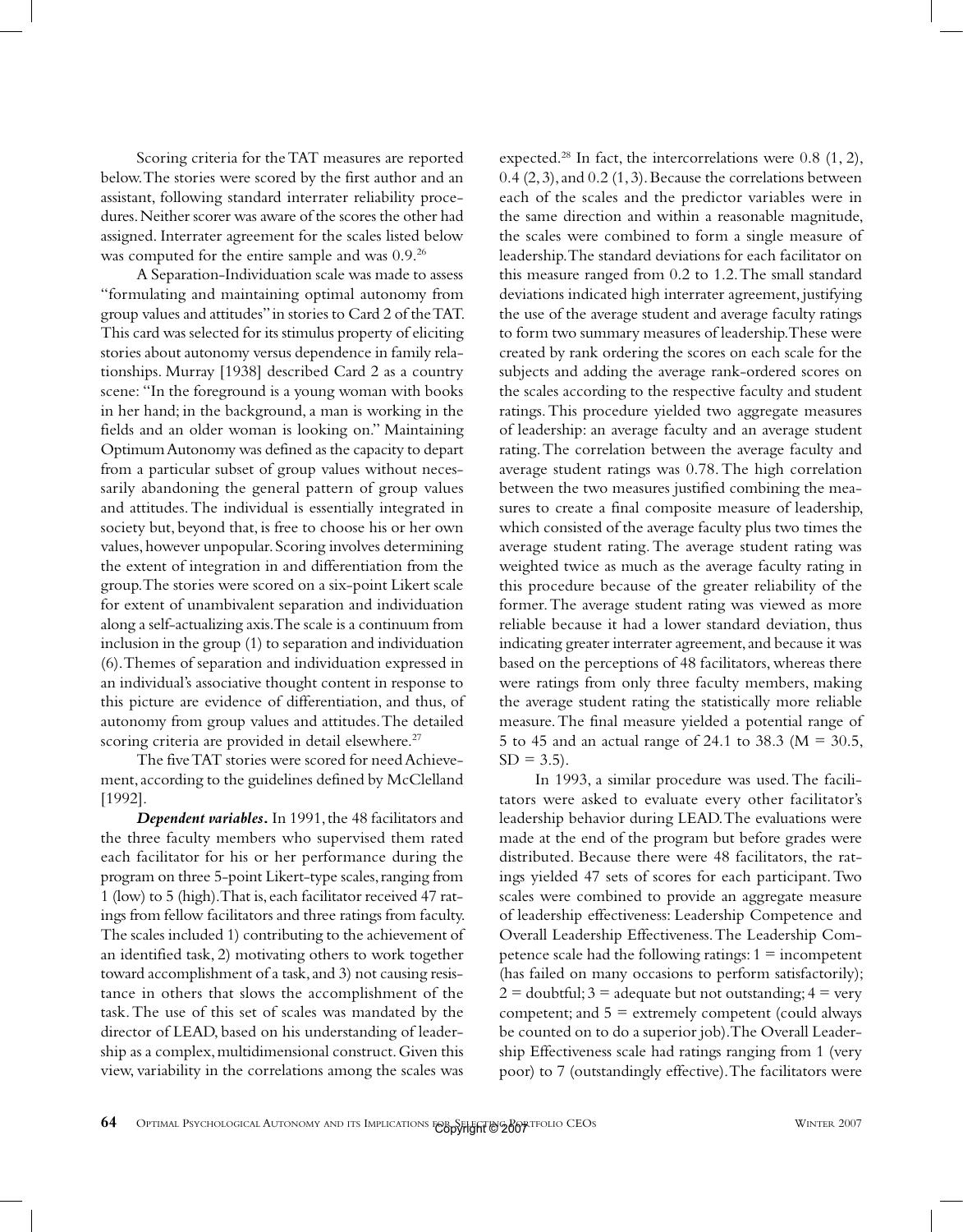asked to consider everything a facilitator was expected to do (e.g., working with other facilitators to develop and implement LEAD, getting along with corporate sponsors, getting along with faculty and peers, etc.) and to assess every other facilitator on his or her overall effectiveness as a leader. To ensure reliability, the 48 facilitators met as a group with one of us before assigning ratings. The scales were discussed and specific operational definitions of scale items were generated and agreed on.

The mean Leadership Competence scale score was  $3.14$  (SD = 0.48). The mean Overall Leadership Effectiveness scale score was 3.97 (SD = 0.61). Although scaled differently, a 5-point scale is basically a ratio of a 7-point scale. In addition, in this sample, the standard deviation of the 5-point scale also was a multiple of the 7-point scale. Thus, the scales were proportional, indicating that the two scales could be added together without losing information.

Moreover, the correlation between the scales was 0.94. We therefore added the facilitators' scores on the two scales together to produce a broad, final measure of leadership effectiveness. This measure had a potential range of  $2-12$  and an actual range of 4.38–9.63 (M = 7.1,  $SD = 1.08$ ). For each participant, the standard deviation on this measure ranged from 0.2 to 1.12.

Whereas most studies look at measures of group outcome, this study looked at measures of individual leadership based on the perceptions of peers and authorities across different small task group situations. It thus took advantage of the natural flexibility and variability of behavior. It was not possible to collect objective ratings of leadership due to the deliberately unstructured nature of the program. Followers' perceptions of leadership were not collected due to logistical difficulties in that particular field setting. Peer ratings, however, have been consistently useful predictors of future performance.<sup>29</sup> Moreover, given the selection criteria for LEAD, the raters were likely good judges of leadership: In a study of accuracy in evaluating performance effectiveness,<sup>30</sup> individuals who were accurate judges of performance on a managerial and a recruiting task were bright, well adjusted, self-controlled, and likable. This profile of accurate judges of performance effectiveness is consistent with findings from academic research regarding the characteristics of good judges in general<sup>31</sup> and fits the profile of perceived leader-like characteristics of the LEAD facilitators.

As noted earlier, the facilitators were selected for their perceived leader-like characteristics on the basis of interviews and essays. The study therefore allowed us to examine whether the coping variables described above go beyond traditional self-report and interviewbased methods of selection for leadership in business settings.

*Procedure***.** The purpose of the study was presented to the entire group at the beginning of LEAD. It was described as investigating the relationships between personality and leadership. The psychological assessment instruments were administered by the first author in individual assessment sessions lasting approximately one hour. Although administration of the measures was not blind, standardized scoring procedures were followed. Testing began after a brief unstructured interview to establish rapport and gather background information. The SSCT and the TAT were administered according to standard oral administration procedures. Participants completed the WCQ on their own. No time limits were imposed. Finally, 47 facilitators gave permission to use their GMAT scores as a rough measure of intelligence.

At the end of the program, facilitators and faculty evaluated each facilitator for his or her behavior throughout the program, but before grades were distributed. The facilitators were reminded of the confidentiality of their individual records. The data were analyzed for the significance of correlations between the measures of personality and leadership. Essentially the same procedures were followed in the 1993 study.

#### **Findings**

As reported in Exhibit 1, at least one of the measures under each of the hypotheses was significantly correlated with leadership in both the 1991 and 1993 studies. Neither of the self-report scales was correlated with leadership.<sup>32</sup>

The first hypothesis stated that the more effective leaders would show a greater tendency to formulate autonomous values and attitudes than the less effective leaders. Individuation as measured by the TAT was significantly correlated with leadership both in the 1991 and 1993 studies  $(1991, r = 0.26, p < 0.05; 1993, r = 0.36, p < 0.05)$ <sup>33</sup>

The more effective leaders thus showed a greater readiness at the level of imaginative thought to generate and pursue goals that set them apart from the group.

The second hypothesis stated that the more effective leaders would demonstrate a greater readiness to strive for distant goals. Two of the measures under this hypoth-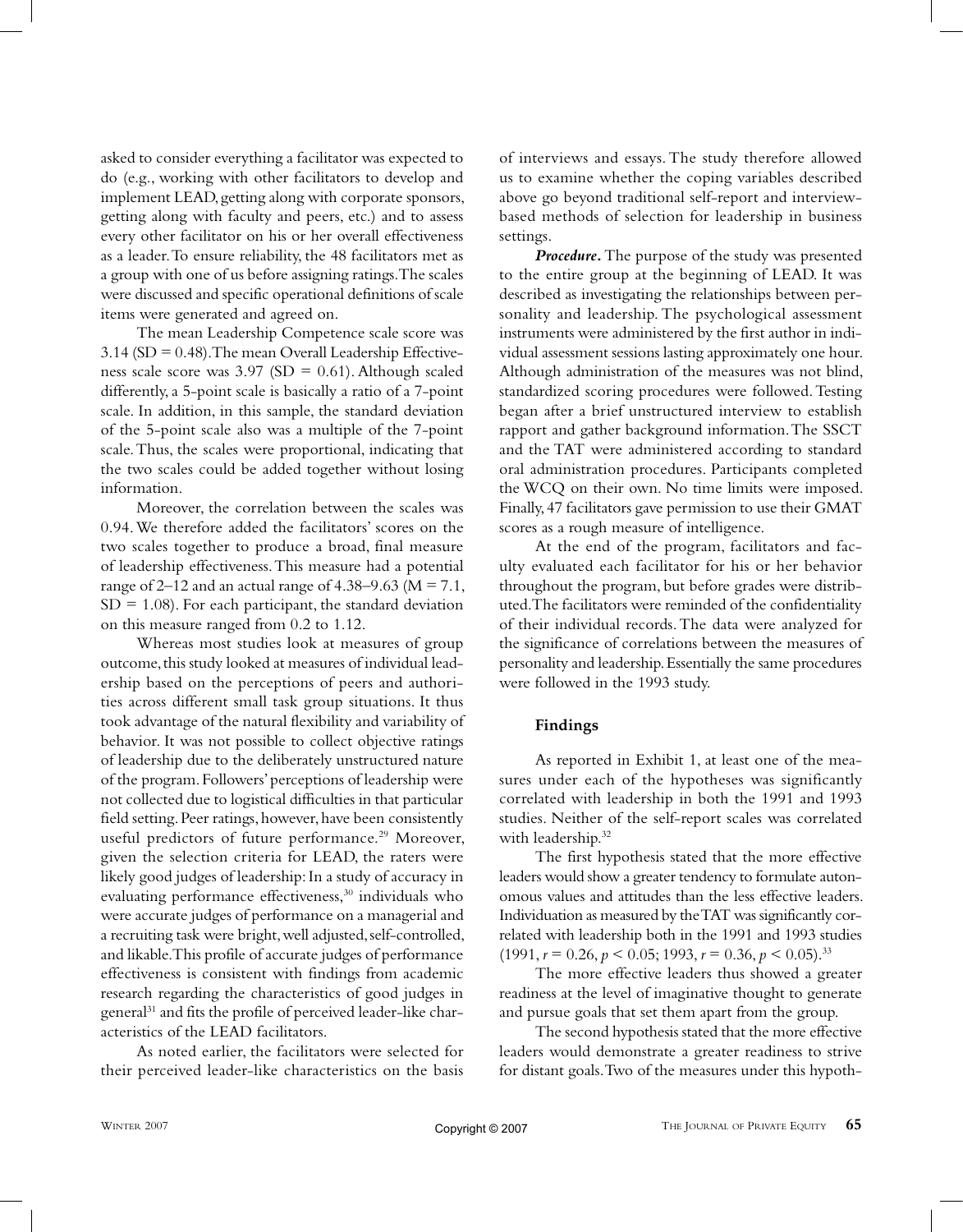## **E**  $x$  **H I B** I **T** 1 **Correlations with Leadership Effectiveness**

| Constructs and Variables $(X)$        | $\,$ , X. Leadership<br>1991 Study |
|---------------------------------------|------------------------------------|
| <b>Optimal Psychological Autonomy</b> |                                    |
| 1. Seeking Social Support (WCO)       | $-0.01$                            |
| 2. Articulation of Aims (SSCT)        | $-0.13$                            |
| 3. Individuation (TAT)                | $0.26*$                            |
| <b>Striving for Distant Goals</b>     |                                    |
| 4. Planful Problem Solving (WCQ)      | 0.02                               |
| 5. Instrumental Coping (SSCT)         | $0.23***$                          |
| 6. Need Achievement (TAT)             | $0.30*$                            |
|                                       |                                    |

esis were significantly correlated with leadership: SSCT Category 3, a semi-projective measure of instrumental coping tendencies, defined as the readiness to actively and autonomously overcome obstacles to sought-after goals rather than passively capitulate to frustration (1991,  $r =$  $0.23, p \le 0.1$ ; 1993,  $r = 0.23, p \le 0.1$ ) and need Achievement as measured by the TAT (1991,  $r = 0.30$ ,  $p < 0.05$ ; 1993,  $r = 0.54$ ,  $p < 0.0001$ ). Thus, the capacity for active and persistent pursuit of goals over time on two levels of personality measurement was positively associated with a leader's effectiveness.

 $*_{p} < 0.05; **_{p} < 0.$ 

It was hypothesized that the combination of being autonomous and persistent over time will yield effective leadership. This hypothesis was supported by the measurement of overall active coping, the SSCT Final Score  $(1991, r = 0.33, p < 0.01; 1993, r = 0.45, p < 0.001)$ . This Final Score is indicative of the global ability to respond adaptively to stress and to grow.

To summarize, we examined a leader's overall readiness to overcome impediments and achieve, in an integrated manner, both group and personal goals. The findings provide partial support for the hypotheses. There was no correlation between Leadership Effectiveness and measures of optimal psychological autonomy and pursuing distant goals when assessed by a self-report instrument (Seeking Social Support and Planful Problem

Solving, respectively, as measured by the WCQ). There were moderate and consistent (across studies) positive correlations between Leadership Effectiveness and optimal psychological autonomy (Individuation as measured by the TAT), and pursuing distant goals when assessed by semi-projective and projective instruments (overall active coping as measured by the Final Score on the SSCT and need Achievement as measured by the TAT).

#### **Summary and Conclusion**

We used a psychological model of leadership based upon personality structure to examine a leader's overall readiness to overcome impediments and achieve, in an integrated manner, both group and personal goals (active coping). Three operational strategies were formulated to examine the relationship between structural dimensions of personality, psychological autonomy and distant goals, and leadership effectiveness.

From a methodological perspective, the findings strengthen our contention that a multi-level assessment strategy is useful in understanding and predicting leader behavior. Previously,<sup>34</sup> we have introduced the concept of viewing personality as a complex whole rather than as fragmented into isolated traits and the ensuing need to assess coping as a structural psychological characteristic.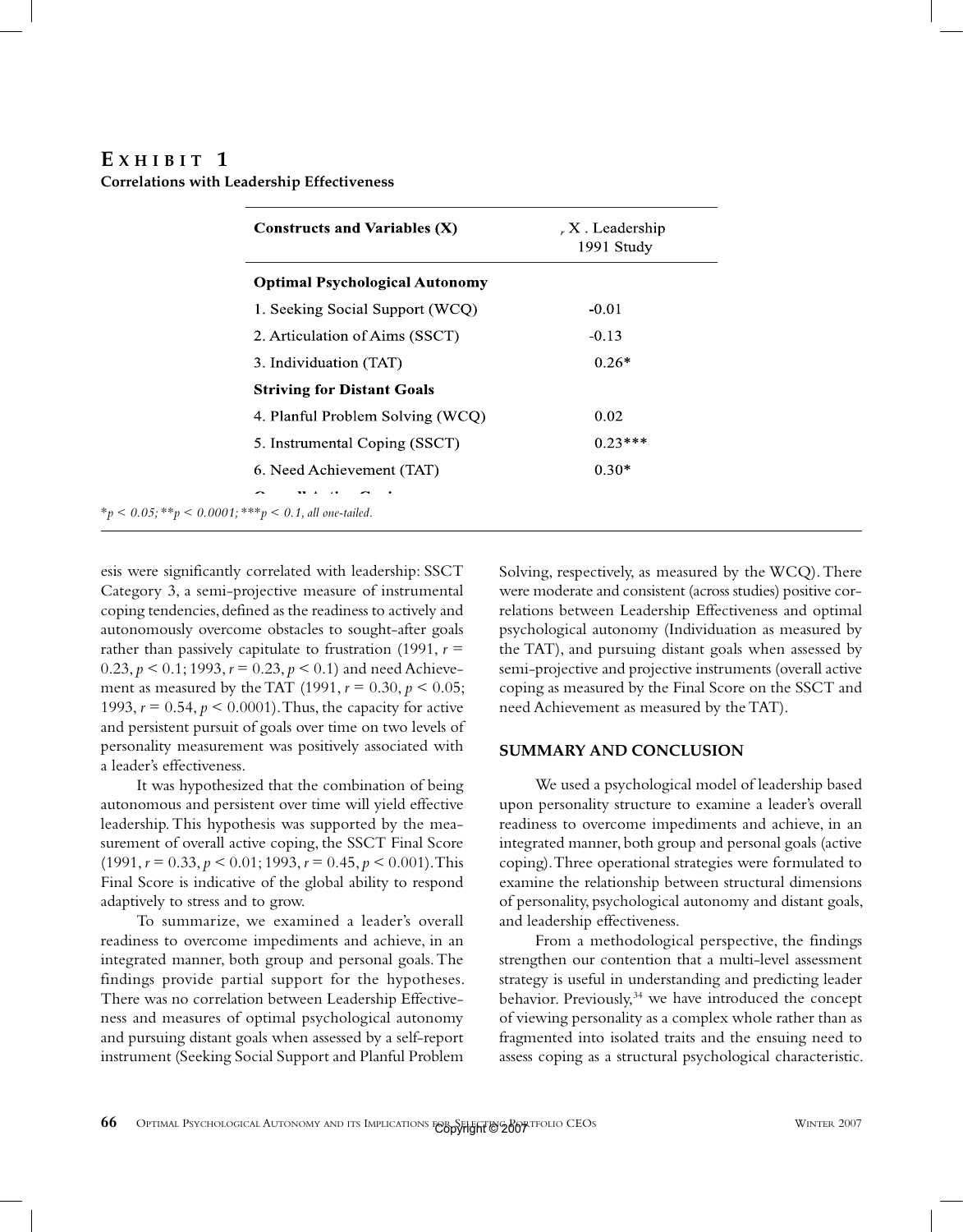Indeed, in the present study, which assessed coping across three levels of behavior, the higher associations between coping and leadership occurred on the semi-projective and projective measures, rather than on the more overt levels. That pattern of results may reflect the fact that more structured assessment methods afford respondents greater opportunity to control how they present themselves, biasing their reporting. On semi-projective and projective instruments, on the other hand, parts of the individual's underlying dispositions related to the overall structure of personality manifest themselves much more clearly. The findings, therefore, support the view that less structured instruments may be useful to expose more defended personality tendencies that nevertheless influence the behavior and effectiveness of a leader.

From a conceptual perspective, the findings support the idea that individuals who have a clear and differentiated sense of self, and also have the psychological resources to maintain the integrity of that self over time and across changing situations, are perceived as effective leaders when they actively apply themselves to help formulate and achieve a group's goals. It is the ability to balance the needs of the self with those of the group, not allowing either one to fully determine decisions and actions, which ultimately leads to effective leadership. In other words, psychological autonomy is an essential component of effective leadership.

The findings of this study have implications for selecting business leaders in general and are particularly relevant for private equity investors. As we pointed out in the beginning of this article, these investors frequently must decide which senior executives could effectively lead a portfolio company to produce desired returns. Indeed, management team building is a key lever for investors who seek to create value and reduce the risk associated with building a successful business, both for the portfolio company and for the investors' limited partners who supply capital.<sup>35</sup> Although investors understand the nature of the business they have capitalized, typically, they are not experts in the operational aspects of running that business. Nevertheless, it is their capital and business savvy that supplies the necessary financial resources and leadership for the company to achieve the investors' aims.

Investors are empowered with the CEO to set the benchmarks or interim goals of the company as well as the time frame within which those goals are to be attained. The CEO, in contrast, is hired because of his or her expertise in the functional dimensions of the business, generally in terms of creating strategy and executing it. The CEO must work with investors to define the strategy and benchmarks and may have to reframe the fiscal goals and temporal guidelines originally created by the investors to match the reality of the company and its markets.

In such a situation, a CEO has to strive to meet several challenging agendas. These include meeting the investors' goals, tending to the company's managerial and personnel needs and their optimal functioning, assuring that the company's clientele are satisfied as well as increase in numbers, and, finally, meeting the CEO's personal needs, including both financial and psychological (such as need for achievement and success). In effect, the CEO is at the vortex of insistent and complex expectations and demands from within and outside the self.

To use an analogy, investors are like producers of a proposed movie who decide on a script and available financial resources. The CEO, in turn, is like a director who must bring the script to life via actors, editors, cinematographers, and other professionals. The director may also have artistic aspirations, hoping to fashion a product that he or she deems aesthetically and intellectually meaningful. Both the producers and the director have to keep in mind the potential audience, those who will ultimately determine the financial (though not necessarily the artistic merit) of the project. The producer and director must collaborate constantly on the financial and temporal aspects of the project; but the artistic substance of the final product is placed primarily in the director's hands.

In such a scenario, if the producers interfere excessively with the artistic endeavor, both the director and probably the artistic quality of the movie will suffer. In contrast, if the director cannot abide by the fiscal and temporal bounds of the available resources, the current project and future ones are jeopardized. Only mutual trust and cooperation will increase the chance of success. Success, of course, is also influenced by the nature of the script, actors' abilities and reputations, the interests of the audience, and myriad other factors.

Similarly, investors and their portfolio CEOs must form cooperative working relationships. The creation of a successful cooperative relationship depends on the capacity of both the investors and their portfolio CEOs to possess "optimal psychological autonomy." This condition is especially unwavering for the CEO. Although the investors establish the temporal and financial limits of the enterprise, they must also consider the operational realities that the CEO identifies and articulates. Once these realities have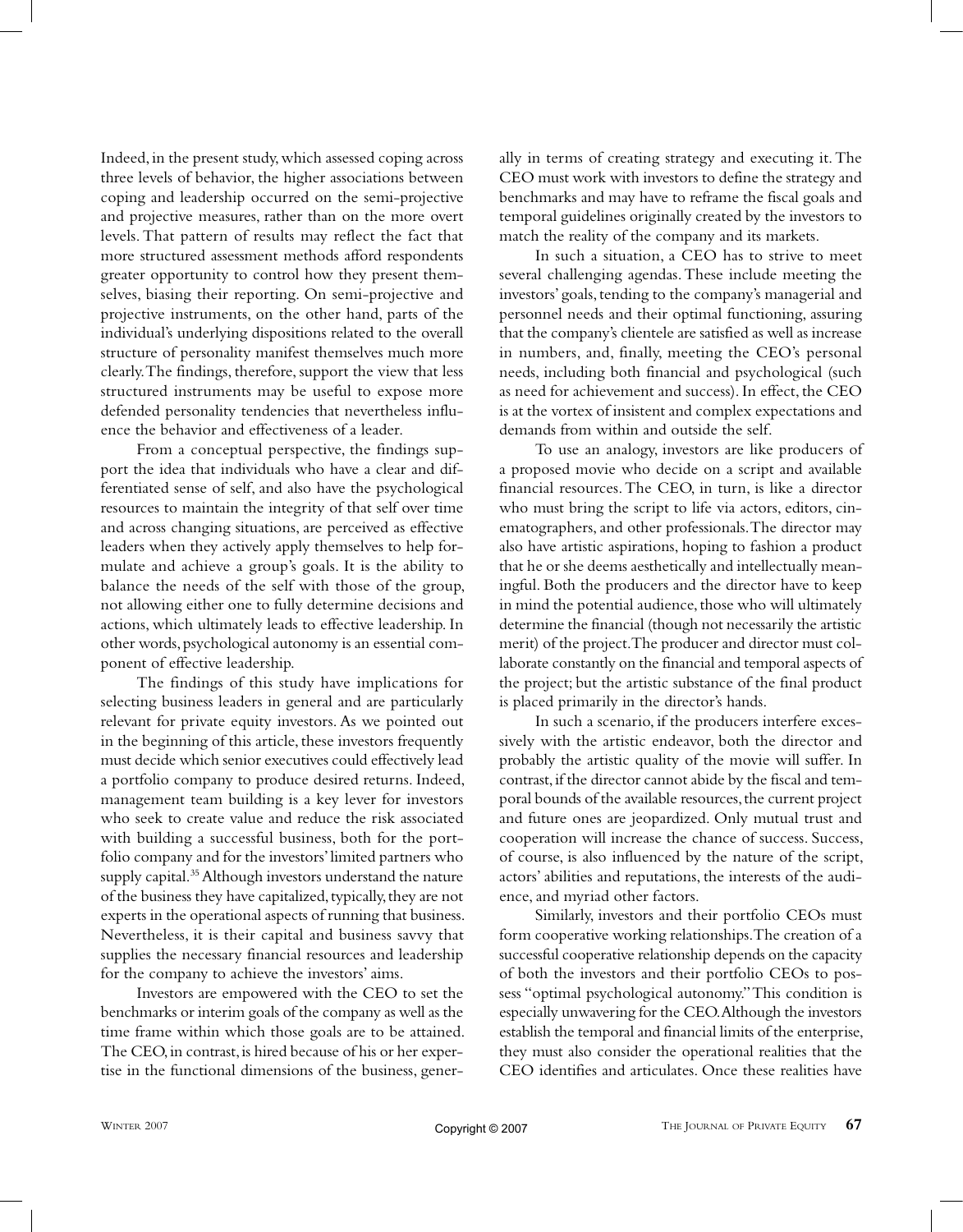been communicated and understood, the investors need to let the CEO perform in an independent way.

The CEO, in turn, must recognize and operate within the framework established by the investors. The CEO, however, also needs to consider (and explain to the investors) the demands emanating from the realities of the business organization and the business environment within which the organization operates. In addition, the CEO must be faithful to his or her own needs, values, and motives in leading the company. It is only in this way that the CEO will be able to use his or her creative and professional abilities to generate inspiration, guidance, direction, and active conflict resolution in balancing the manifold needs of the investors, business employees, clients, and society as a whole. Investors need to trust the CEO. Their trust extends not only to the skills of the CEO (and other key members of management), but also to his commitment to carry out proposals and plans in an honest and dependable manner. Ultimately, it is the psychological autonomy of the CEO that brings about the success of this challenging mediating act.

The findings of this study, the professional literature, and our own consulting experiences with private equity investors all point to the pragmatic conclusion that investors need to choose CEOs who possess active coping. A major component of active coping is the capacity for optimal psychological autonomy. It is not sufficient to rely on self-report measures of coping style or proclivities to assess psychological autonomy—or any other active coping function. Nor is it sufficient to rely on an executive's past achievements. One must also assess the executive's underlying motivational and personality organization, or what we call "personality structure."

In the present study, personality structure was assessed by leaders' responses to semi-projective and projective tests. These instruments assess perceptual, cognitive, and emotional dispositions that tend to remain stable over time. Self-report techniques such as career surveys and other structured interview methods give information about what the individual chooses openly and publicly to communicate. Projective techniques, by contrast, can reveal personality dispositions that the individual is unaware of or consciously chooses not to reveal. In addition, projective tests require more creative and spontaneous responses than self-report methods because projective tests are composed of relatively unstructured and ambiguous stimuli. If one wants to assess how individuals will function in complex

situations with ambiguous possibilities, then one requires observations of behavior in such situations.

*Finally, one implication of selecting portfolio CEOs who have psychological autonomy is that investors must trust these CEOs to make trustworthy decisions.* 

Overall, our work consulting to private equity investors on assessing portfolio executives has highlighted the need to integrate the findings across several assessment modalities to attain a solid understanding of the executive's personality structure which, in turn, enables us to predict, with a higher degree of confidence than any other approach, how an executive will perform under stressful operating conditions. These assessment modalities include projective tests, self-report instruments, professional training and experience, developmental history (which aids in understanding motivational priorities, interpersonal relationships, and coping patterns across different situations), and current life style (including familial, leisure, and social activities outside the work domain).

Finally, one implication of selecting portfolio CEOs who have psychological autonomy is that investors must trust these CEOs to make trustworthy decisions. Our own experiences and recent research support the working hypothesis that integrity is essential to assuring that the executive's psychological autonomy is used in a way to promote the optimum growth of the business and the self. If private equity investors must give CEOs the independence to operate, then their CEOs must possess a stalwart sense of personal integrity. Personal integrity will assure that the CEO will actualize reliably and fairly the complexity of needs of all stakeholders. We are presently completing a study on CEO integrity.

#### **ENDNOTES**

We thank David Kleinman and David Friedman who reviewed earlier drafts of this article and gave valuable advice.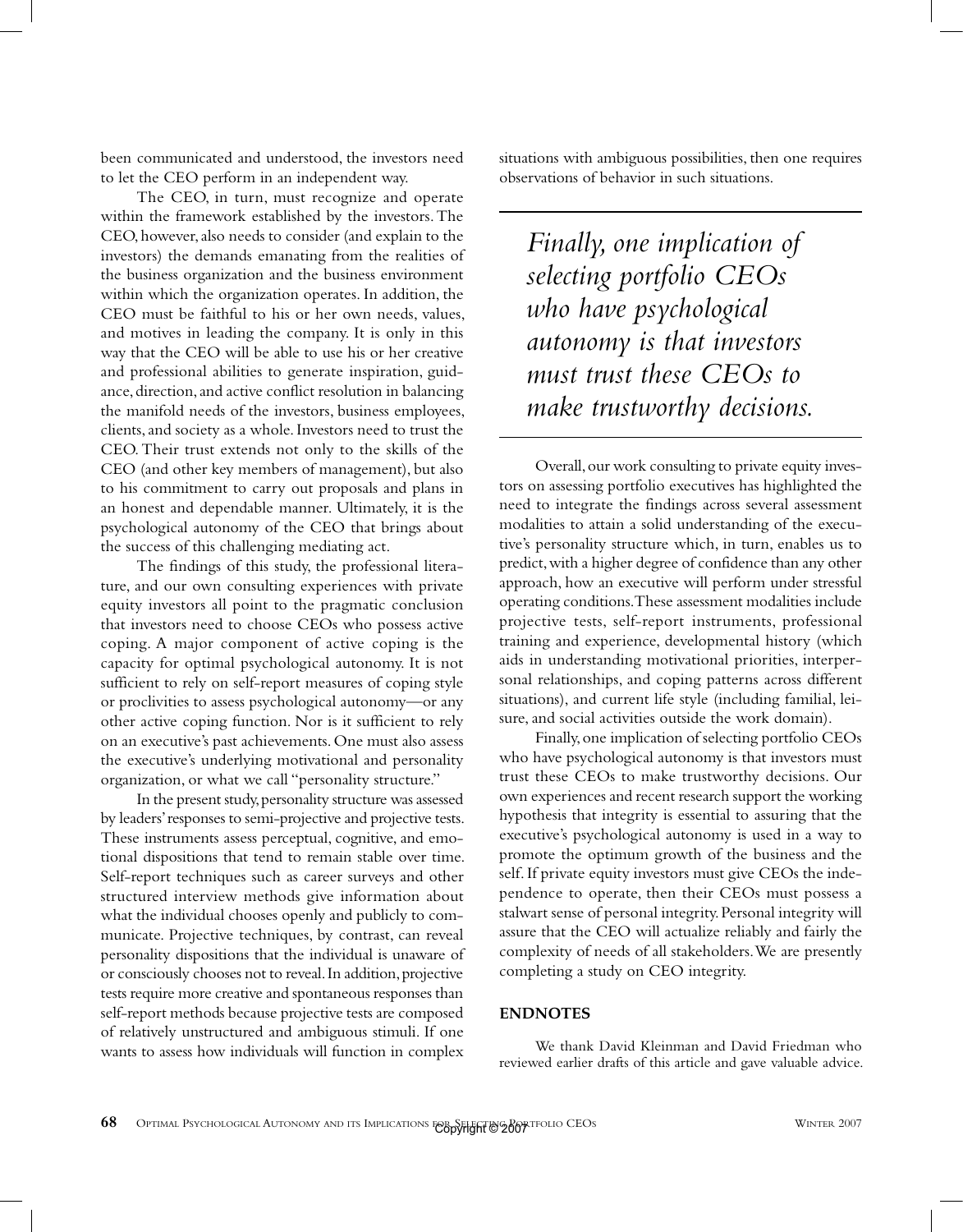We are especially grateful to Emile Karafiol and Karen Kerr and would like to thank them for their encouragement and patient, careful, ongoing critique of this article. We appreciate all the special efforts these individuals made on our behalf as this article progressed.

<sup>1</sup>The term "structural" refers to the relations among different components, or functions, of personality. From this perspective, underlying dimensions of the personality structure determine the degree of flexibility, consistency, resiliency, and creativity of an individual's responses across situations. There are structures that exhibit relatively fixed and circumscribed responses to diverse circumstances just as there are those that demonstrate a wide variety of responses to an evolving situation. Indeed, it is both differences between structures ("interindividual variability") and within structures ("intraindividual variability") that determine how a specific individual behaves in a specific situation.

<sup>2</sup>For a comprehensive review of the construct and research, see J. Shanan. "Coping Styles and Coping Strategies in Later Life." In M. Berenger and S. Finkle (eds.), *Clinical and Scientific Psychogeriatrics*, Vol. 1, New York: Springer, 1990, pp. 76–112.

3 See Kohut, H. *The Analysis of the Self*, New York: International Universities Press, 1971.

4 See Pratch and J. Jacobowitz. "Gender, Motivation, and Coping in the Evaluation of Leadership Effectiveness," *Consulting Psychology Journal: Practice and Research*, Vol. 48, No. 4 (1996), pp. 203–220. Also see Pratch and Jacobowitz [1998].

5 An example of the cognitive-behavioral approach is the work of Richard Lazarus as presented in R.S. Lazarus and S. Folkman. *Stress, Appraisal, and Coping*, New York: Springer, 1984.

6 For a discussion of the trait approach to measuring personality see R. Hogan, J. Hogan, S. Briggs, and W. Jones. "Sense, Nonsense, and the Use of Personality Measures," *Journal of Research in Personality*, Vol. 17, No. 4 (1983), pp. 451–456.

7 See Leary, T. *Interpersonal Diagnosis of Personality*, New York: Ronald Press, 1957. Also see Pratch and Jacobowitz  $[1997]$ .

See Pratch and Jacobowitz [1997], and [2004].

9 Works by management scholars supporting this claim include: a) Conger, J.A., and Kanugo, R.N. "Toward a Behavioral Theory of Charismatic Leadership in Organizational Settings." *Academy of Management Review*, Vol. 12, No. 4 (1987), pp. 637–647; b) Kotter, J.P. *The Leadership Factor*, New York: Free Press, 1988; c) Nadler, D.A., and Tushman, M.L. "Beyond the Charismatic Leader: Leadership and Organizational Change," In M.L. Tushman (ed.), *The Management of Organizations: Strategy, Tactics, and Analyses*, New York: Harper and Row, 1989; d) Pascale, R. "The Paradox of Corporate Culture: Reconciling Ourselves to Socialization," *California Management Review*, Vol. 27, No. 2 (1985), pp. 27–41; e) Tichy, Noel M., and David O. Ulrich. "SMR Forum: The Leadership Challenge—a call for the Transformational Leader," *Sloan Management Review*,Vol. 26, No.1 (1984), pp. 59–68.

10See a) Bass, B.M. *Bass and Stogdill's Handbook of Leadership*, New York: Free Press, 1990; b) Bass, B.M. *Leadership and Perfor-*

*mance beyond Expectations*, New York: Free Press, 1985; c) Bennis, W.G., and Nannus, B. *Leaders: The Strategies for Taking Charge*, New York: Harper and Row, 1985; d) Burns, J.M. *Leadership*, New York: Harper and Row, 1978; e) Conger, J.A., and Kanugo, R.N. *Charismatic Leadership: The Elusive Factor in Organizational Effectiveness*, San Francisco: Jossey-Bass, 1988; f) Kotter, J.P. (1988); and Peters, T.J., and Austin, N. *A Passion for Excellence*, New York: Random House, 1985; g) Tichy, N., and Devanna. "The Transformational Leader," *Training and Development Journal* (1986).

 $11$ Conger & Kanugo (1987).

12See a) Cox, C.M. *The Early Mental Traits of Three Hundred Geniuses*, Stanford: Stanford University Press, 1926; b) Hunter, E.C., and Jordan, A.M. "An Analysis of Qualities Associated with Leadership among College Students," *Journal of Educational Psychology,* 30 (1939), pp. 497–509; c) Richardson, H.M., and Hanawalt, N.G. "Leadership as related to the Bernreuter Personality Measures: III. Leadership among Men in Vocational and Social Activities," *Journal of Social Psychology*, 36 (1952), pp. 141–153. Also, for reviews see: a) Bass [1990] and b) Gary A. Yukl. *Leadership in Organizations*, New Jersey: Prentice Hall, 2001.

13Rapaport, D. [1951], and [1953].

<sup>14</sup>See Bass [1990], and Yukl [1994] for reviews.

15See Bass [1990].

16See Cummin, P.C. [1967], and Bass [1990] for a review.<br> $^{17}$ Bass [1990].

18Miller, D., and Toulouse, J."Chief Executive Personality and Corporate Strategy and Structure in Small Firms," *Management Science*, 32 (1986), pp. 1389–1409.

19Bray, D.W., and Howard, A. "The AT&T Longitudinal Studies of Managers," In K.W. Schaie (ed.), *Longitudinal Studies of Adult Psychological Development*, New York: Guilford Press, 1983.

20For a commentary on "Timothy Leary's Legacy: The Interpersonal Theory and the Interpersonal Circumplex," see the *Journal of Personality Assessment*, Vol. 66, No. 2.

21Folkman, S., and Lazarus, R.S. *Manual for the Ways of Coning Questionnaire*, Palo Alto, California: Consulting Psychologists Press, 1988.

22Jacobowitz, J. "The Prediction of Performance in Medical School," Unpublished master's thesis, Hebrew University of Jerusalem, Israel, 1976.

23See, for example, the following studies: a) Jacobowitz, J. "Stability and Change of Coping Patterns during the Middle Years as a Function of Personality Type," Unpublished doctoral thesis, Hebrew University of Jerusalem, Israel, 1984; b) Shanan, J. *Personality Types and Culture in Later Adulthood*, Basel, Switzerland: Karger, 1985; c) Shimonaka, Y., and Nagazato, K. "Psychological Characteristics of Japanese Aged," *Journal of Gerontology,* 356 (1980), pp. 891-898.

24See Pratch and Jacobowitz [1998], and [1996].

25Shanan [1990].

<sup>26</sup>The coefficient used to estimate interrater agreement was derived by the following formula: (the number of actual agreements minus the number of agreements that would occur